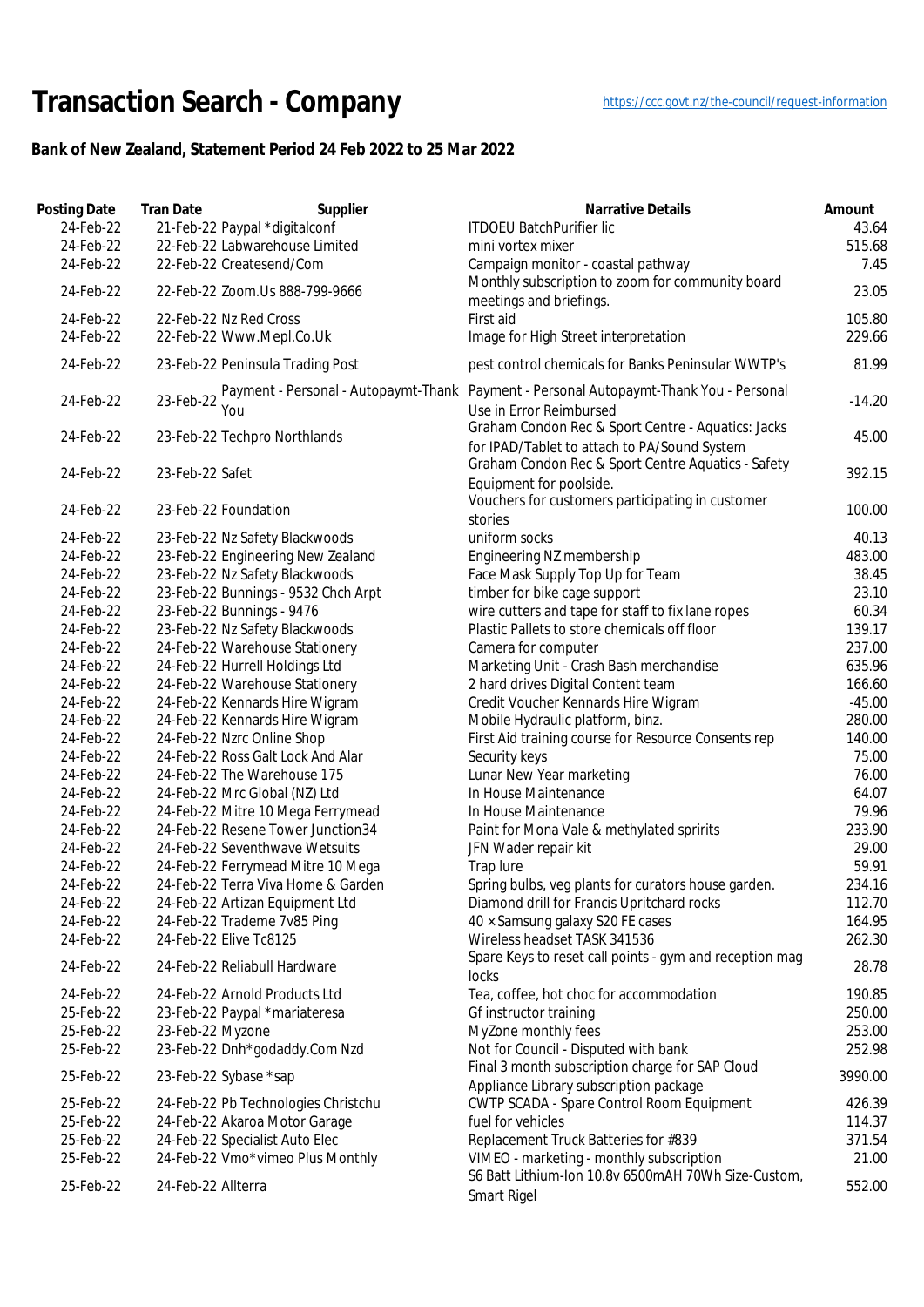| Posting Date | <b>Tran Date</b><br>Supplier        | <b>Narrative Details</b>                                                                              | Amount |
|--------------|-------------------------------------|-------------------------------------------------------------------------------------------------------|--------|
| 25-Feb-22    | 24-Feb-22 Createsend/Com            | Payment for the Art Gallery's 24 february eNewsletter                                                 | 162.   |
| 25-Feb-22    | 24-Feb-22 The Service Company Ltd C | cleaning supplies                                                                                     | 899.   |
| 25-Feb-22    | 24-Feb-22 New Zealand Institute Of  | St Albans Award entry fee for Institute of Architects<br>annual awards                                | 350.   |
| 25-Feb-22    | 24-Feb-22 Selwyn District Council   | Zone Committee Venue Hire - 24 February 2022                                                          | 141.   |
| 25-Feb-22    | 24-Feb-22 Gatehouse Cafe            | Zone Committee Catering - 24 February 2022                                                            | 150.   |
| 25-Feb-22    | 24-Feb-22 Bernina Dress Sundries    | Overlocker repair                                                                                     | 92.    |
| 25-Feb-22    | 24-Feb-22 Bunnings - 9476           | Paint Brushes, oval                                                                                   | 59.    |
| 25-Feb-22    | 24-Feb-22 Kmart                     | Lighting to be able to stream                                                                         | 48.    |
| 25-Feb-22    | 24-Feb-22 Twodollarthingchristchur  | Craft materials                                                                                       | 70.    |
| 25-Feb-22    | 24-Feb-22 Shipleys Audiovisual      | maintenance of AV equipment                                                                           | 526.   |
| 25-Feb-22    | 24-Feb-22 Saeco Wilson              | 10mm ring spanners for staff to use to fix lane ropes                                                 | 19.    |
| 25-Feb-22    | 24-Feb-22 Hcd Christchurch          | replacement pool side 20mm hose nozzles plus 2 spare                                                  | 92.    |
|              |                                     | for future breakages                                                                                  |        |
| 25-Feb-22    | 24-Feb-22 Ballingers Hunting & Fish | JFN replacement waders TJ                                                                             | 279.   |
| 25-Feb-22    | 24-Feb-22 Lanyards Nz               | Zebra card printer ribbons for Pioneer                                                                | 919.   |
| 25-Feb-22    | 24-Feb-22 Pb Tech Online 09 5269200 | Cable for use in libraries - VR.                                                                      | 31.    |
| 25-Feb-22    | 24-Feb-22 Lamp Specialists          | <b>Bulbs for Sauna Lights</b>                                                                         | 18.    |
| 25-Feb-22    | 24-Feb-22 Nz Safety Blackwoods      | P2 masks for mixing pool chemicals                                                                    | 152.   |
| 25-Feb-22    | 24-Feb-22 New World Durham Street   | <b>Hagley Oval Event Expenses</b>                                                                     | 107.   |
| 25-Feb-22    | 24-Feb-22 St Pierres Riccarton      | <b>Hagley Oval Event Expenses</b>                                                                     | 199.   |
| 25-Feb-22    | 24-Feb-22 Subway Barbadoes          | <b>Hagley Oval Events Expenses</b>                                                                    | 268.   |
| 25-Feb-22    | 25-Feb-22 New World Prestons        | stock for resale                                                                                      | 36.    |
| 25-Feb-22    | 25-Feb-22 Caltex Hornby             | Milk for Hornby staff kitchen.                                                                        | 8.     |
| 25-Feb-22    | 25-Feb-22 Caltex Redwood            | Milk for coffee etc                                                                                   | 3.     |
| 25-Feb-22    | 25-Feb-22 The Warehouse 178         | Stationery for Walk or Wheel promotion - for promo<br>packs sent to schools                           | 12.    |
| 25-Feb-22    | 25-Feb-22 99 Bikes Moorhouse        | Puncture repair kits and tyre levers, prizes for Walk or<br>Wheel week schools event                  | 40.    |
| 25-Feb-22    | 25-Feb-22 The Warehouse 178         | Prizes for Walk or Wheel week - hi vis vests                                                          | 110.   |
| 25-Feb-22    | 25-Feb-22 Freshchoice City Mkt      | Farwell morning tea                                                                                   | 158.   |
| 25-Feb-22    | 25-Feb-22 Noble-Adams Machinery     | 100m High pressure spray hose                                                                         | 316.   |
| 25-Feb-22    | 25-Feb-22 Mitre 10 Beckenham        | tools                                                                                                 | 130.   |
| 25-Feb-22    | 25-Feb-22 Pest Control Research     | bait for oxidation pond pest control                                                                  | 888.   |
|              |                                     | A voucher for the Bishopdale Regeneration Project                                                     |        |
| 25-Feb-22    | 25-Feb-22 Mitre 10 Mega Papanui     | Group to purchase maintenance supplies                                                                | 300.   |
| 25-Feb-22    | 25-Feb-22 Mitre 10 Mega Ferrymead   | In House Maintenance - WO                                                                             | 165.   |
| 25-Feb-22    | 25-Feb-22 Nzrc Online Shop          | <b>Staff Training NZ Red Cross</b>                                                                    | 235.   |
| 25-Feb-22    | 25-Feb-22 Pak N Save Hornby         | Coffee, sugar & notebooks                                                                             | 42.    |
| 25-Feb-22    | 25-Feb-22 Mitre 10 Mega Hornby      | Gumboots                                                                                              | 299.   |
| 25-Feb-22    | 25-Feb-22 Mitre 10 Mega Ferrymead   | Mounting tape and coach bolts & nuts                                                                  | 10.    |
| 25-Feb-22    | 25-Feb-22 Mitre 10 Mega Hornby      | Coverall Dosposal for DE                                                                              | 63.    |
|              |                                     |                                                                                                       |        |
| 28-Feb-22    | 24-Feb-22 Createsend/Com            | Campaign Monitor - Banks Peninsula Roading Update<br>Antibacterial Wipes x3 tubs for SD equipment and | 8.     |
| 28-Feb-22    | 24-Feb-22 Order Of St John          | surfaces                                                                                              | 22.    |
| 28-Feb-22    | 24-Feb-22 Paypal *mccahonhous En    | Library book                                                                                          | 77.    |
| 28-Feb-22    | 25-Feb-22 Autozone Autoparts        | wiper blades                                                                                          | 59.    |
| 28-Feb-22    | 25-Feb-22 Vtnz Northwood            | wof for housekeeping van                                                                              | 72.    |
| 28-Feb-22    | 25-Feb-22 Nz Planning               | Registration NZPI online seminar - Case Law Update                                                    | 195.   |
| 28-Feb-22    | 25-Feb-22 Nz Planning               | Registration fees                                                                                     | 900.   |
| 28-Feb-22    | 25-Feb-22 Createsend/Com            | Campaign Monitor Credits for RSU                                                                      | 1350.  |
| 28-Feb-22    | 25-Feb-22 Sitehost                  | KidsFest 2022 - Site Hosting Fee - March                                                              | 295.   |
| 28-Feb-22    | 25-Feb-22 Environment Institute     | Registration fee (Webinar)                                                                            | 43.    |
| 28-Feb-22    | 25-Feb-22 Elite Fitness Online      | 3 x new jump ropes - for fitness centre and group<br>fitness                                          | 87.    |
| 28-Feb-22    | 25-Feb-22 Nz Safety Blackwoods      | PPE gear                                                                                              | 300.   |
| 28-Feb-22    | 25-Feb-22 Two Dollar Thing The Palm | Materials for Network Activity Group resources                                                        | 4.     |
| 28-Feb-22    | 25-Feb-22 Q Variety Store Palm      | Materials for Network Activity Group Resource                                                         | 25.    |
| 28-Feb-22    | 25-Feb-22 Dyers Road Itm            | In House Maintenance                                                                                  | 48.    |
|              |                                     |                                                                                                       |        |

| ung Date  | fran Date          | supplier                            | <b>Natrative Details</b>                                                                                      | <b>AMOUN</b> |
|-----------|--------------------|-------------------------------------|---------------------------------------------------------------------------------------------------------------|--------------|
| 25-Feb-22 |                    | 24-Feb-22 Createsend/Com            | Payment for the Art Gallery's 24 february eNewsletter                                                         | 162.29       |
| 25-Feb-22 |                    | 24-Feb-22 The Service Company Ltd C | cleaning supplies                                                                                             | 899.33       |
| 25-Feb-22 |                    | 24-Feb-22 New Zealand Institute Of  | St Albans Award entry fee for Institute of Architects<br>annual awards                                        | 350.00       |
| 25-Feb-22 |                    | 24-Feb-22 Selwyn District Council   | Zone Committee Venue Hire - 24 February 2022                                                                  | 141.50       |
| 25-Feb-22 |                    | 24-Feb-22 Gatehouse Cafe            | Zone Committee Catering - 24 February 2022                                                                    | 150.00       |
| 25-Feb-22 |                    | 24-Feb-22 Bernina Dress Sundries    | Overlocker repair                                                                                             | 92.00        |
| 25-Feb-22 |                    | 24-Feb-22 Bunnings - 9476           | Paint Brushes, oval                                                                                           | 59.80        |
| 25-Feb-22 | 24-Feb-22 Kmart    |                                     | Lighting to be able to stream                                                                                 | 48.00        |
| 25-Feb-22 |                    | 24-Feb-22 Twodollarthingchristchur  | Craft materials                                                                                               | 70.00        |
| 25-Feb-22 |                    | 24-Feb-22 Shipleys Audiovisual      | maintenance of AV equipment                                                                                   | 526.12       |
| 25-Feb-22 |                    | 24-Feb-22 Saeco Wilson              | 10mm ring spanners for staff to use to fix lane ropes<br>replacement pool side 20mm hose nozzles plus 2 spare | 19.98        |
| 25-Feb-22 |                    | 24-Feb-22 Hcd Christchurch          | for future breakages                                                                                          | 92.40        |
| 25-Feb-22 |                    | 24-Feb-22 Ballingers Hunting & Fish | JFN replacement waders TJ                                                                                     | 279.99       |
| 25-Feb-22 |                    | 24-Feb-22 Lanyards Nz               | Zebra card printer ribbons for Pioneer                                                                        | 919.17       |
| 25-Feb-22 |                    | 24-Feb-22 Pb Tech Online 09 5269200 | Cable for use in libraries - VR.                                                                              | 31.83        |
| 25-Feb-22 |                    | 24-Feb-22 Lamp Specialists          | <b>Bulbs for Sauna Lights</b>                                                                                 | 18.98        |
| 25-Feb-22 |                    | 24-Feb-22 Nz Safety Blackwoods      | P2 masks for mixing pool chemicals                                                                            | 152.72       |
| 25-Feb-22 |                    | 24-Feb-22 New World Durham Street   | <b>Hagley Oval Event Expenses</b>                                                                             | 107.82       |
| 25-Feb-22 |                    | 24-Feb-22 St Pierres Riccarton      | <b>Hagley Oval Event Expenses</b>                                                                             | 199.00       |
| 25-Feb-22 |                    | 24-Feb-22 Subway Barbadoes          | <b>Hagley Oval Events Expenses</b>                                                                            | 268.00       |
| 25-Feb-22 |                    | 25-Feb-22 New World Prestons        | stock for resale                                                                                              | 36.20        |
| 25-Feb-22 |                    | 25-Feb-22 Caltex Hornby             | Milk for Hornby staff kitchen.                                                                                | 8.90         |
| 25-Feb-22 |                    | 25-Feb-22 Caltex Redwood            | Milk for coffee etc                                                                                           | 3.99         |
| 25-Feb-22 |                    | 25-Feb-22 The Warehouse 178         | Stationery for Walk or Wheel promotion - for promo<br>packs sent to schools                                   | 12.99        |
| 25-Feb-22 |                    | 25-Feb-22 99 Bikes Moorhouse        | Puncture repair kits and tyre levers, prizes for Walk or<br>Wheel week schools event                          | 40.00        |
| 25-Feb-22 |                    | 25-Feb-22 The Warehouse 178         | Prizes for Walk or Wheel week - hi vis vests                                                                  | 110.00       |
| 25-Feb-22 |                    | 25-Feb-22 Freshchoice City Mkt      | Farwell morning tea                                                                                           | 158.99       |
| 25-Feb-22 |                    | 25-Feb-22 Noble-Adams Machinery     | 100m High pressure spray hose                                                                                 | 316.25       |
| 25-Feb-22 |                    | 25-Feb-22 Mitre 10 Beckenham        | tools                                                                                                         | 130.16       |
| 25-Feb-22 |                    | 25-Feb-22 Pest Control Research     | bait for oxidation pond pest control                                                                          | 888.60       |
| 25-Feb-22 |                    | 25-Feb-22 Mitre 10 Mega Papanui     | A voucher for the Bishopdale Regeneration Project<br>Group to purchase maintenance supplies                   | 300.00       |
| 25-Feb-22 |                    | 25-Feb-22 Mitre 10 Mega Ferrymead   | In House Maintenance - WO                                                                                     | 165.42       |
| 25-Feb-22 |                    | 25-Feb-22 Nzrc Online Shop          | <b>Staff Training NZ Red Cross</b>                                                                            | 235.00       |
| 25-Feb-22 |                    | 25-Feb-22 Pak N Save Hornby         | Coffee, sugar & notebooks                                                                                     | 42.32        |
| 25-Feb-22 |                    | 25-Feb-22 Mitre 10 Mega Hornby      | Gumboots                                                                                                      | 299.35       |
| 25-Feb-22 |                    | 25-Feb-22 Mitre 10 Mega Ferrymead   | Mounting tape and coach bolts & nuts                                                                          | 10.34        |
| 25-Feb-22 |                    | 25-Feb-22 Mitre 10 Mega Hornby      | <b>Coverall Dosposal for DE</b>                                                                               | 63.92        |
| 28-Feb-22 |                    | 24-Feb-22 Createsend/Com            | Campaign Monitor - Banks Peninsula Roading Update                                                             | 8.34         |
| 28-Feb-22 |                    | 24-Feb-22 Order Of St John          | Antibacterial Wipes x3 tubs for SD equipment and                                                              | 22.75        |
| 28-Feb-22 |                    | 24-Feb-22 Paypal *mccahonhous En    | surfaces<br>Library book                                                                                      | 77.20        |
| 28-Feb-22 |                    | 25-Feb-22 Autozone Autoparts        | wiper blades                                                                                                  | 59.80        |
| 28-Feb-22 |                    | 25-Feb-22 Vtnz Northwood            | wof for housekeeping van                                                                                      | 72.00        |
| 28-Feb-22 |                    | 25-Feb-22 Nz Planning               | Registration NZPI online seminar - Case Law Update                                                            | 195.00       |
| 28-Feb-22 |                    | 25-Feb-22 Nz Planning               | <b>Registration fees</b>                                                                                      | 900.00       |
| 28-Feb-22 |                    | 25-Feb-22 Createsend/Com            | Campaign Monitor Credits for RSU                                                                              | 1350.01      |
| 28-Feb-22 | 25-Feb-22 Sitehost |                                     | KidsFest 2022 - Site Hosting Fee - March                                                                      | 295.82       |
| 28-Feb-22 |                    | 25-Feb-22 Environment Institute     | Registration fee (Webinar)                                                                                    | 43.91        |
| 28-Feb-22 |                    | 25-Feb-22 Elite Fitness Online      | 3 x new jump ropes - for fitness centre and group<br>fitness                                                  | 87.85        |
| 28-Feb-22 |                    | 25-Feb-22 Nz Safety Blackwoods      | PPE gear                                                                                                      | 300.64       |
| 28-Feb-22 |                    | 25-Feb-22 Two Dollar Thing The Palm | Materials for Network Activity Group resources                                                                | 4.00         |
| 28-Feb-22 |                    | 25-Feb-22 Q Variety Store Palm      | Materials for Network Activity Group Resource                                                                 | 25.62        |
| 28-Feb-22 |                    | 25-Feb-22 Dyers Road Itm            | In House Maintenance                                                                                          | 48.21        |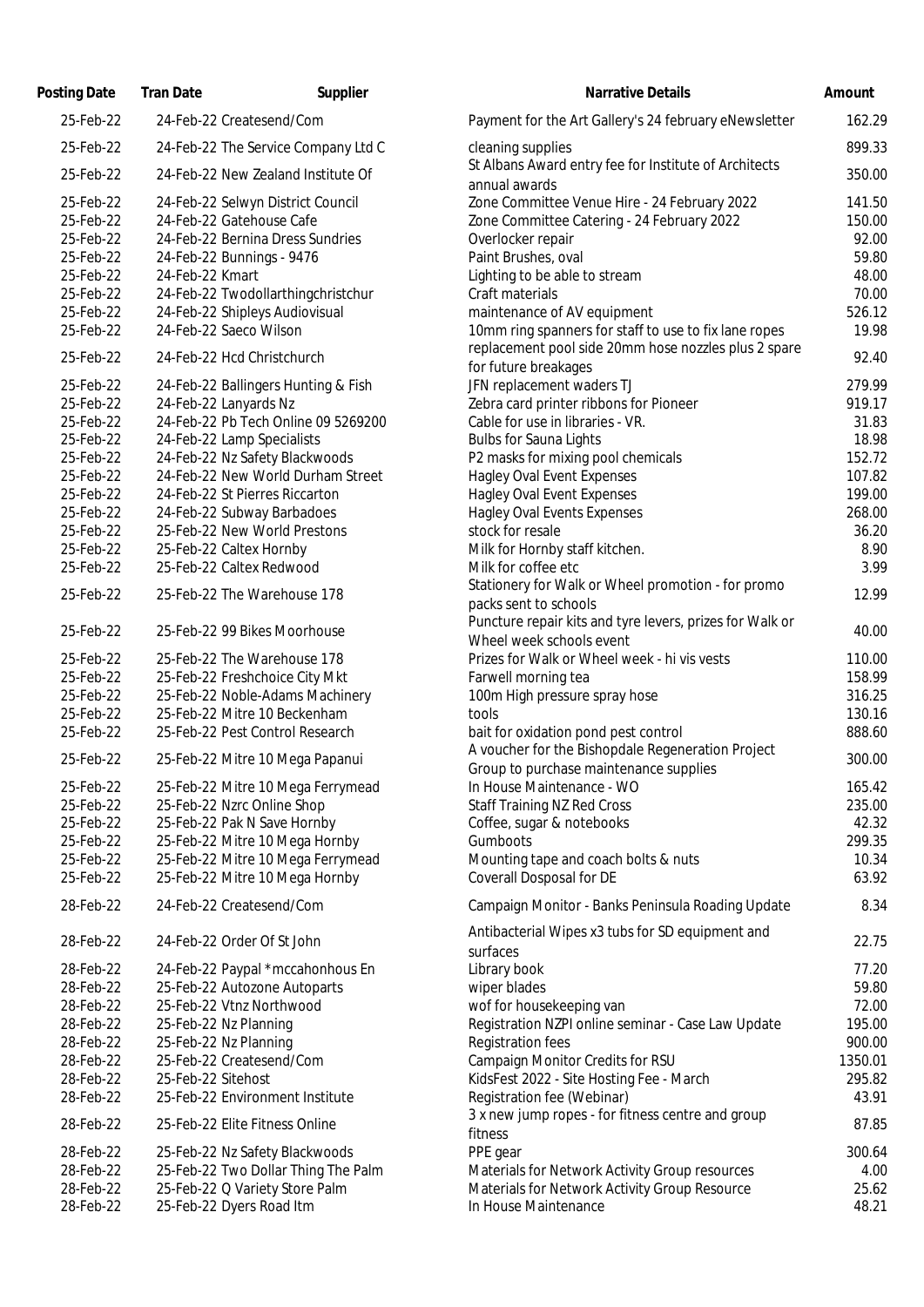| Posting Date | <b>Tran Date</b>    | Supplier                            | <b>Narrative Details</b>                                                      | Amount |
|--------------|---------------------|-------------------------------------|-------------------------------------------------------------------------------|--------|
| 28-Feb-22    |                     | 25-Feb-22 Tonz Christchurch         | Oil                                                                           | 64.    |
| 28-Feb-22    |                     | 25-Feb-22 Sp * Connovation          | Erayz jerky blocks- HSL traps                                                 | 217.   |
| 28-Feb-22    |                     | 25-Feb-22 Freshchoice Parkland      | Milk for staff room                                                           | 6.     |
| 28-Feb-22    |                     | 25-Feb-22 Dyers Road Itm            | 2x Hose nozzles for Shelter hoses                                             | 43.    |
| 28-Feb-22    |                     | 25-Feb-22 Nz Safety Blackwoods      | Gloves for chemicals and safety eye wear.                                     | 39.    |
| 28-Feb-22    |                     | 26-Feb-22 Autozone Autoparts        | indicator bulbs                                                               | 11.    |
| 28-Feb-22    |                     | 26-Feb-22 Facebk Us2hecxbk2         | Facebook Social Media, Marketing Unit RSU                                     | 250.   |
| 28-Feb-22    |                     | 27-Feb-22 Bunnings - 9482           | duster spiders                                                                | 9.     |
| 28-Feb-22    |                     | 27-Feb-22 Mitre 10 Mega Ferrymead   | General fastenings for track work                                             | 121.   |
| 28-Feb-22    | 28-Feb-22 Countdown |                                     | Chocolates for Lunar New Year prizes                                          | 28.    |
| 28-Feb-22    |                     | 28-Feb-22 Paper Plus New Brighton   | stationary                                                                    | 9.     |
| 28-Feb-22    |                     | 28-Feb-22 Central Innovation        | ITDOEU ArchiCAD mthly sub                                                     | 379.   |
| 28-Feb-22    |                     | 28-Feb-22 Fishpond Co NZ            | Library book                                                                  | 59.    |
| 1-Mar-22     |                     | 27-Feb-22 Fulcrumapp.Com            | Fulcrum Subscription - USD                                                    | 257.   |
| 1-Mar-22     |                     | 27-Feb-22 Bettertea.Co              | Goods for resale                                                              | 293.   |
|              |                     |                                     |                                                                               |        |
| 1-Mar-22     |                     | 27-Feb-22 Onesignal Pushno          | <b>ITDPCEP Onesignal mthly sub</b>                                            | 201.   |
| 1-Mar-22     |                     | 27-Feb-22 Adobe Stock               | license fee for Adobe stock subscription                                      | 45.    |
| 1-Mar-22     |                     | 27-Feb-22 Dominos Riccarton         | Hagley Oval event expenses                                                    | 118.   |
| 1-Mar-22     |                     | 27-Feb-22 Mumbaiwala                | Hagley Oval event expenses                                                    | 200.   |
| 1-Mar-22     |                     | 28-Feb-22 Stihl Shop Northwood      | sharpen hedge trimmer                                                         | 93.    |
| 1-Mar-22     |                     | 28-Feb-22 Pb Technologies Christchu | Mouse and camera for laptop                                                   | 287.   |
| 1-Mar-22     |                     | 28-Feb-22 Affordablejewellerynz     | Equipment and materials for pitched library event.                            | 20.    |
| 1-Mar-22     |                     | 28-Feb-22 Bunnings - 9482           | <b>Fastener Pins gators</b>                                                   | 27.    |
| 1-Mar-22     |                     | 28-Feb-22 Sp * Splendid.Nz          | Archives material                                                             | 51.    |
| 1-Mar-22     |                     | 28-Feb-22 Sp * Conservation Supp    | Archives material                                                             | 292.   |
| 1-Mar-22     |                     | 28-Feb-22 Dept Internal Affairs     | Image for Avon Loop community interpretation                                  | 30.1   |
| 1-Mar-22     |                     | 28-Feb-22 Scorpio Books             | Horticulture book & Gardening magazine                                        | 528.   |
| 1-Mar-22     |                     | 28-Feb-22 Qeii National Trust       | Annual subscription QE2 Trust Botanic Gardens                                 | 50.    |
| 1-Mar-22     |                     | 1-Mar-22 Anzor Fasteners            | Research Library<br>M5 insert nuts for Upritchard rocks                       | 139.   |
| 1-Mar-22     |                     | 1-Mar-22 Placemakers Riccarton      | Aalto paint for 'blue squares' in Upritchard installation                     | 146.   |
|              |                     |                                     |                                                                               |        |
| 1-Mar-22     |                     | 1-Mar-22 Hampton & Co Ltd           | Batt for barrow                                                               | 172.   |
| 1-Mar-22     |                     | 1-Mar-22 Mitre 10 Mega Papanui      | hardware supplies                                                             | 60.    |
| 1-Mar-22     |                     | 1-Mar-22 The Warehouse 123          | New storage boxes for aqua gear.                                              | 25.1   |
| 1-Mar-22     |                     | 1-Mar-22 Free Parking               | CIRS Events kidsfest.nz domain yr                                             | 58.    |
| 1-Mar-22     |                     | 1-Mar-22 Little River Cafe & Sto    | Milk Little River staffroom                                                   | 3.     |
| 1-Mar-22     |                     | 1-Mar-22 Addressfinder Limited      | Monthly sub for Address Finder: Online registration<br>system.                | 85.    |
|              |                     |                                     | Concrete Paver to secure Login IPad at Shirley and                            |        |
| 1-Mar-22     |                     | 1-Mar-22 Mitre 10 Mega Hornby       | South Library                                                                 | 31.    |
| 1-Mar-22     |                     | 1-Mar-22 New World Durham Street    | Hagley Oval Event expenses                                                    | 90.    |
| 2-Mar-22     |                     | 28-Feb-22 Fulcrumapp.Com            | Subscription Cancelled - Disputed with bank                                   | 64.    |
| 2-Mar-22     | 28-Feb-22 Calendly  |                                     | Monthly subscription                                                          | 16.    |
|              |                     |                                     | facebook social media life in chch rates tool creative                        |        |
| 2-Mar-22     |                     | 28-Feb-22 Facebk *s48f3bkt62        | communities walk or wheel                                                     | 277.   |
| 2-Mar-22     |                     | 28-Feb-22 Ipwea Nz, Ipwea.Org.Nz    | Engineer's Representative and Contractor's<br>Representative - onlinetraining | 1604.  |
| 2-Mar-22     |                     | 28-Feb-22 Dept Internal Affairs     | Avon Loop repeat invoice - has been refunded                                  | 30.1   |
| 2-Mar-22     |                     | 28-Feb-22 Paypal *blueflowert       | Library book                                                                  | 100.   |
| 2-Mar-22     |                     | 1-Mar-22 Blacks Fasteners           | Washers for Rifleman boxes                                                    | 50.    |
| 2-Mar-22     |                     | 1-Mar-22 Bunnings - 9476            | mortar to repair stone work                                                   | 10.    |
|              |                     |                                     |                                                                               |        |
| 2-Mar-22     |                     | 1-Mar-22 Bunnings - 9476            | stain for seats & plants for Curators House veg garden                        | 55.    |
| 2-Mar-22     |                     | 1-Mar-22 R & S Trade Centre         | Painting materials for Upritchard install                                     | 198.   |
| 2-Mar-22     |                     | 1-Mar-22 Akaroa Motor Garage        | Fuel for vehicles                                                             | 109.   |
| 2-Mar-22     |                     | 1-Mar-22 Createsend/Com             | Campaign Monitor - Bromley Odour                                              | 8.     |
| 2-Mar-22     |                     | 1-Mar-22 Stk*shutterstock           | Shutterstock photography supplies                                             | 351.   |
| 2-Mar-22     |                     | 1-Mar-22 Storage Box                | Tubs for collection/storage                                                   | 539.   |
| 2-Mar-22     |                     | 1-Mar-22 Freshchoice Merivale       | Batteries - Cemeteries Team                                                   | 5.1    |
| 2-Mar-22     |                     | 1-Mar-22 Redwood Pharmacy           | Rapid Antigen Tests for Cemeteries Team                                       | 520.   |

| ting Date | Tran Date<br>Supplier               | Narrative Details                                                       | Amount  |
|-----------|-------------------------------------|-------------------------------------------------------------------------|---------|
| 28-Feb-22 | 25-Feb-22 Tonz Christchurch         | Oil                                                                     | 64.70   |
| 28-Feb-22 | 25-Feb-22 Sp * Connovation          | Erayz jerky blocks- HSL traps                                           | 217.57  |
| 28-Feb-22 | 25-Feb-22 Freshchoice Parkland      | Milk for staff room                                                     | 6.88    |
| 28-Feb-22 | 25-Feb-22 Dyers Road Itm            | 2x Hose nozzles for Shelter hoses                                       | 43.72   |
| 28-Feb-22 | 25-Feb-22 Nz Safety Blackwoods      | Gloves for chemicals and safety eye wear.                               | 39.10   |
| 28-Feb-22 | 26-Feb-22 Autozone Autoparts        | indicator bulbs                                                         | 11.80   |
| 28-Feb-22 | 26-Feb-22 Facebk Us2hecxbk2         | Facebook Social Media, Marketing Unit RSU                               | 250.00  |
| 28-Feb-22 | 27-Feb-22 Bunnings - 9482           | duster spiders                                                          | 9.39    |
| 28-Feb-22 | 27-Feb-22 Mitre 10 Mega Ferrymead   | General fastenings for track work                                       | 121.07  |
| 28-Feb-22 | 28-Feb-22 Countdown                 | Chocolates for Lunar New Year prizes                                    | 28.00   |
| 28-Feb-22 | 28-Feb-22 Paper Plus New Brighton   | stationary                                                              | 9.99    |
| 28-Feb-22 | 28-Feb-22 Central Innovation        | ITDOEU ArchiCAD mthly sub                                               | 379.50  |
| 28-Feb-22 | 28-Feb-22 Fishpond Co NZ            | Library book                                                            | 59.81   |
| 1-Mar-22  | 27-Feb-22 Fulcrumapp.Com            | Fulcrum Subscription - USD                                              | 257.04  |
| 1-Mar-22  | 27-Feb-22 Bettertea.Co              | Goods for resale                                                        | 293.11  |
| 1-Mar-22  | 27-Feb-22 Onesignal Pushno          | <b>ITDPCEP Onesignal mthly sub</b>                                      | 201.20  |
| 1-Mar-22  | 27-Feb-22 Adobe Stock               | license fee for Adobe stock subscription                                | 45.44   |
| 1-Mar-22  | 27-Feb-22 Dominos Riccarton         | Hagley Oval event expenses                                              | 118.60  |
| 1-Mar-22  | 27-Feb-22 Mumbaiwala                | Hagley Oval event expenses                                              | 200.00  |
| 1-Mar-22  | 28-Feb-22 Stihl Shop Northwood      | sharpen hedge trimmer                                                   | 93.81   |
| 1-Mar-22  | 28-Feb-22 Pb Technologies Christchu | Mouse and camera for laptop                                             | 287.76  |
|           | 28-Feb-22 Affordablejewellerynz     |                                                                         |         |
| 1-Mar-22  |                                     | Equipment and materials for pitched library event.                      | 20.50   |
| 1-Mar-22  | 28-Feb-22 Bunnings - 9482           | Fastener Pins gators                                                    | 27.68   |
| 1-Mar-22  | 28-Feb-22 Sp * Splendid.Nz          | Archives material                                                       | 51.00   |
| 1-Mar-22  | 28-Feb-22 Sp * Conservation Supp    | Archives material                                                       | 292.30  |
| 1-Mar-22  | 28-Feb-22 Dept Internal Affairs     | Image for Avon Loop community interpretation                            | 30.00   |
| 1-Mar-22  | 28-Feb-22 Scorpio Books             | Horticulture book & Gardening magazine                                  | 528.36  |
| 1-Mar-22  | 28-Feb-22 Qeii National Trust       | Annual subscription QE2 Trust Botanic Gardens<br>Research Library       | 50.00   |
| 1-Mar-22  | 1-Mar-22 Anzor Fasteners            | M5 insert nuts for Upritchard rocks                                     | 139.31  |
| 1-Mar-22  | 1-Mar-22 Placemakers Riccarton      | Aalto paint for 'blue squares' in Upritchard installation               | 146.00  |
| 1-Mar-22  | 1-Mar-22 Hampton & Co Ltd           | Batt for barrow                                                         | 172.50  |
| 1-Mar-22  | 1-Mar-22 Mitre 10 Mega Papanui      | hardware supplies                                                       | 60.49   |
| 1-Mar-22  | 1-Mar-22 The Warehouse 123          | New storage boxes for aqua gear.                                        | 25.00   |
| 1-Mar-22  | 1-Mar-22 Free Parking               | CIRS Events kidsfest.nz domain yr                                       | 58.73   |
| 1-Mar-22  | 1-Mar-22 Little River Cafe & Sto    | Milk Little River staffroom                                             | 3.50    |
| 1-Mar-22  | 1-Mar-22 Addressfinder Limited      | Monthly sub for Address Finder: Online registration                     | 85.62   |
|           |                                     | system.<br>Concrete Paver to secure Login IPad at Shirley and           |         |
| 1-Mar-22  | 1-Mar-22 Mitre 10 Mega Hornby       | South Library                                                           | 31.64   |
| 1-Mar-22  | 1-Mar-22 New World Durham Street    | Hagley Oval Event expenses                                              | 90.29   |
| 2-Mar-22  | 28-Feb-22 Fulcrumapp.Com            | Subscription Cancelled - Disputed with bank                             | 64.55   |
| 2-Mar-22  | 28-Feb-22 Calendly                  | Monthly subscription                                                    | 16.52   |
| 2-Mar-22  | 28-Feb-22 Facebk *s48f3bkt62        | facebook social media life in chch rates tool creative                  | 277.58  |
| 2-Mar-22  |                                     | communities walk or wheel<br>Engineer's Representative and Contractor's | 1604.25 |
|           | 28-Feb-22 Ipwea Nz, Ipwea.Org.Nz    | Representative - onlinetraining                                         |         |
| 2-Mar-22  | 28-Feb-22 Dept Internal Affairs     | Avon Loop repeat invoice - has been refunded                            | 30.00   |
| 2-Mar-22  | 28-Feb-22 Paypal *blueflowert       | Library book                                                            | 100.00  |
| 2-Mar-22  | 1-Mar-22 Blacks Fasteners           | Washers for Rifleman boxes                                              | 50.57   |
| 2-Mar-22  | 1-Mar-22 Bunnings - 9476            | mortar to repair stone work                                             | 10.76   |
| 2-Mar-22  | 1-Mar-22 Bunnings - 9476            | stain for seats & plants for Curators House veg garden                  | 55.50   |
| 2-Mar-22  | 1-Mar-22 R & S Trade Centre         | Painting materials for Upritchard install                               | 198.61  |
| 2-Mar-22  | 1-Mar-22 Akaroa Motor Garage        | Fuel for vehicles                                                       | 109.51  |
| 2-Mar-22  | 1-Mar-22 Createsend/Com             | Campaign Monitor - Bromley Odour                                        | 8.04    |
| 2-Mar-22  | 1-Mar-22 Stk*shutterstock           | Shutterstock photography supplies                                       | 351.72  |
| 2-Mar-22  | 1-Mar-22 Storage Box                | Tubs for collection/storage                                             | 539.80  |
| 2-Mar-22  | 1-Mar-22 Freshchoice Merivale       | Batteries - Cemeteries Team                                             | 5.00    |
| 2-Mar-22  | 1-Mar-22 Redwood Pharmacy           | Rapid Antigen Tests for Cemeteries Team                                 | 520.00  |
|           |                                     |                                                                         |         |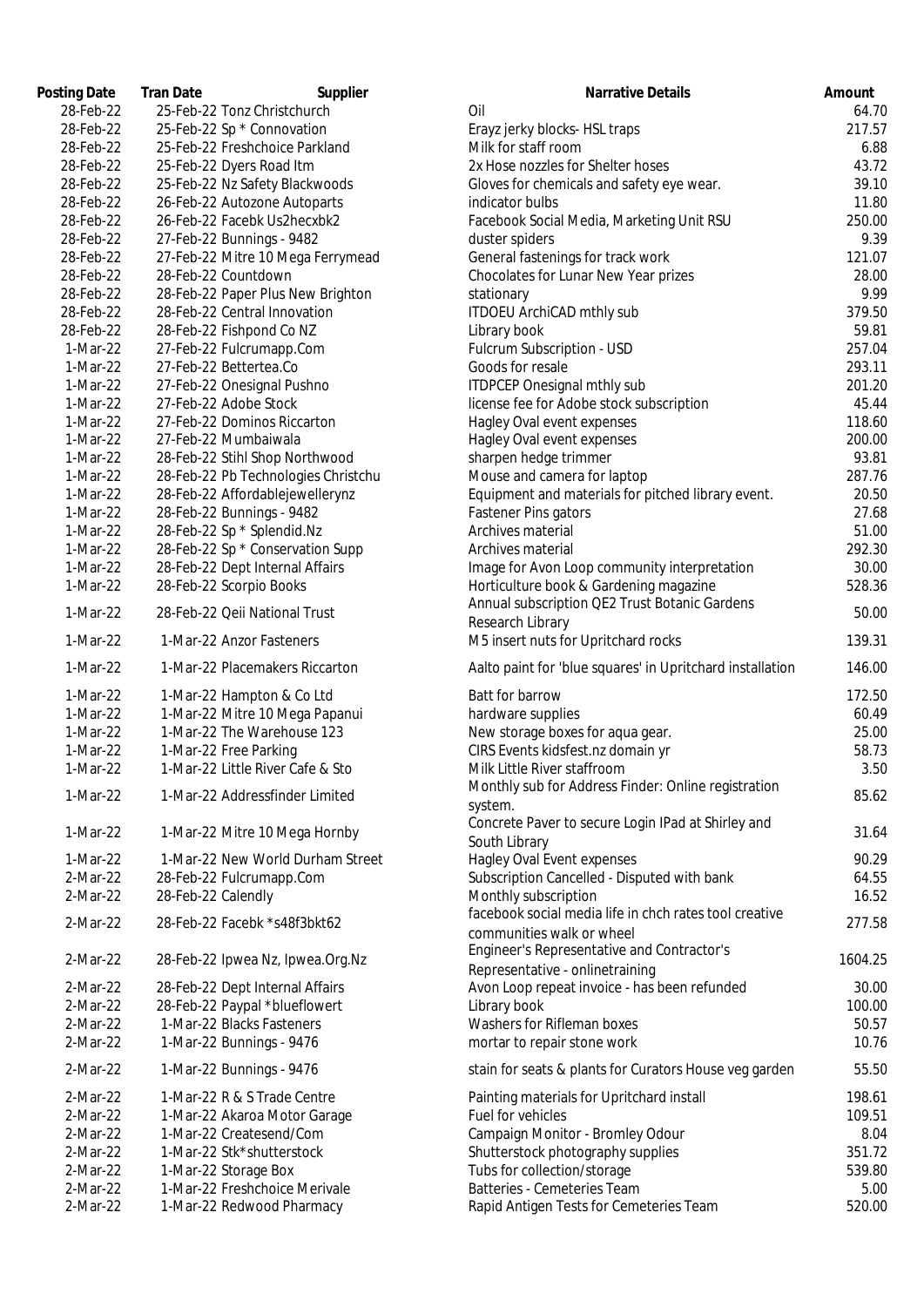| Posting Date | <b>Tran Date</b>                | Supplier                           | Narrative Details                                                                                   | Amount   |
|--------------|---------------------------------|------------------------------------|-----------------------------------------------------------------------------------------------------|----------|
| 2-Mar-22     | 1-Mar-22 Storage Box            |                                    | Materials for collecting loan of artworks for exhibition                                            | 659.80   |
| 2-Mar-22     | 1-Mar-22 Nz Safety Blackwoods   |                                    | respirator for spraying                                                                             | 87.46    |
| 2-Mar-22     |                                 | 1-Mar-22 Amare Safety Christchurch | safety boots                                                                                        | 171.93   |
| 2-Mar-22     |                                 | 1-Mar-22 Omc Power Equipment       | Two stroke oil for Stihl plant.                                                                     | 173.90   |
| 2-Mar-22     |                                 | 1-Mar-22 Pb Tech Online 09 5269200 | Replacement HDMI cables and ethernet cables                                                         | 44.86    |
| 2-Mar-22     | 2-Mar-22 Countdown              |                                    | Incentive vouchers from Countdown for our post Walk<br>or Wheel survey to schools.                  | 200.00   |
| 2-Mar-22     | 2-Mar-22 Warren Agencies        |                                    | Equipment and materials for pitched library event.                                                  | 17.00    |
| 2-Mar-22     |                                 | 2-Mar-22 Pak N Save Northlands     | Automatic fly spray for reception area at Jellie Park                                               | 17.99    |
| 2-Mar-22     | 2-Mar-22 New World Prestons     |                                    | Milk for re sale in the shop                                                                        | 15.00    |
| 2-Mar-22     | 2-Mar-22 Noel Leeming 1k        |                                    | Screen protector & phone wallet cables                                                              | 139.97   |
| 3-Mar-22     | 28-Feb-22 Dept Internal Affairs |                                    | Credit Voucher Dept Internal Affairs                                                                | $-30.00$ |
| 3-Mar-22     | 28-Feb-22 Goformz               |                                    | ITDPC4 Goformz mthly sub Health Licensing                                                           | 163.89   |
| 3-Mar-22     | 1-Mar-22 Fulcrumapp.Com         |                                    | Supply of data capture tool CWW assets<br>Screening rights for the film Women Art Revolution        | 1083.50  |
| 3-Mar-22     | 1-Mar-22 Paypal *zeitgeist      |                                    | screening Wed 9 March as part of the public                                                         | 430.52   |
| 3-Mar-22     | 2-Mar-22 Stihl Shop Fosters     |                                    | programme<br>replacement weedeater head                                                             | 199.00   |
|              |                                 |                                    | RAT for added protection working with school groups                                                 |          |
| 3-Mar-22     | 2-Mar-22 Bargain Chemist        |                                    | from multiple 'bubbles' - to be done each week.                                                     | 176.00   |
| 3-Mar-22     | 2-Mar-22 Bunnings - 9476        |                                    | Shears and oil for chainsaw                                                                         | 79.66    |
| 3-Mar-22     | 2-Mar-22 Akaroa Motor Garage    |                                    | Tools and materials                                                                                 | 14.11    |
| 3-Mar-22     | 2-Mar-22 Createsend/Com         |                                    | Payment for Art Gallery's 2 March eNewsletter                                                       | 161.37   |
| 3-Mar-22     | 2-Mar-22 Bunnings - 9476        |                                    | Electric cords four response teams. Storage for<br>volunteer base.                                  | 499.11   |
| 3-Mar-22     | 2-Mar-22 Nz Safety Blackwoods   |                                    | Disaster bin supplies                                                                               | 123.81   |
| 3-Mar-22     | 2-Mar-22 Bunnings - 9482        |                                    | 2 caulking gun for pesky fish monitoring                                                            | 7.96     |
| 3-Mar-22     | 2-Mar-22 Vmo*vimeo Plus         |                                    | Vimeo subscription for video sharing and storage                                                    | 104.62   |
| 3-Mar-22     |                                 | 2-Mar-22 Mainland Fasteners Ltd    | In House Maintenance - WO                                                                           | 10.06    |
| 3-Mar-22     | 2-Mar-22 Ecodrop Metro          |                                    | Dump fees- fly tipping                                                                              | 17.67    |
| 3-Mar-22     |                                 | 2-Mar-22 Bp Connect Hoon Hay       | Phone charger cord for office                                                                       | 20.00    |
| 3-Mar-22     |                                 | 2-Mar-22 Ullrich Alumnm Co Ltd     | Aluminum for loading bay working warning signage                                                    | 31.20    |
| 3-Mar-22     | 2-Mar-22 Nedcollections.Co.Nz   |                                    | Giftware for resale in B G V C Gift shop<br>PacnSave gift vouchers as School Travel Planning survey | 1419.77  |
| 3-Mar-22     |                                 | 3-Mar-22 Pak N Save Moorhouse      | incentives                                                                                          | 100.00   |
| 3-Mar-22     | 3-Mar-22 Supervalue Sumner      |                                    | Milk for staffroom                                                                                  | 25.27    |
| 3-Mar-22     | 3-Mar-22 Mitre 10 Beckenham     |                                    | Materials for Francis Upritchard installation<br>Online credit card transaction fee for campground  | 58.22    |
| 3-Mar-22     | 3-Mar-22 Seekom                 |                                    | websites                                                                                            | 235.93   |
| 3-Mar-22     | 3-Mar-22 Pak N Save Wainoni     |                                    | Dishwasher Consumables for TQEII Staff RoomSwim<br>Nappies for Resale at TQEII                      | 59.39    |
| 3-Mar-22     |                                 | 3-Mar-22 Spotlight Christchurch    | Ribbon for openings event Avondale Bridge                                                           | 14.00    |
| 3-Mar-22     |                                 | 3-Mar-22 Peninsula Trading Post    | Sugar soap for washing cabin walls. The 20c difference<br>is the payWave fee.                       | 10.19    |
| 3-Mar-22     |                                 | 3-Mar-22 Divine Cakes Blenheimrd   | Leaving morning tea as per policy on employee exit.                                                 | 53.80    |
| 3-Mar-22     | 3-Mar-22 Muswums Aotearoa       |                                    | Musuems Aotearoa membership                                                                         | 50.00    |
| 3-Mar-22     |                                 | 3-Mar-22 Hornby Vet Centre 2011    | Yearly booster shots for education dog                                                              | 85.00    |
| 3-Mar-22     | 3-Mar-22 Fab Plastics Limited   |                                    | polycarb guards for bandsaw                                                                         | 46.00    |
| 3-Mar-22     | 3-Mar-22 Countdown              |                                    | cleaning products                                                                                   | 19.99    |
| 3-Mar-22     | 3-Mar-22 Freshchoice City Mkt   |                                    | Staff farewells                                                                                     | 115.00   |
| 3-Mar-22     | 3-Mar-22 Briscoes Hornby        |                                    | Canisters for Coffee tea etc                                                                        | 21.96    |
| 3-Mar-22     | 3-Mar-22 James Bull & Co        |                                    | Keys Cut for old Swimsmart office                                                                   | 28.00    |
| 4-Mar-22     | 1-Mar-22 lamfa                  |                                    | IAMFA annual subscription for 2022                                                                  | 307.38   |
| 4-Mar-22     | 2-Mar-22 Glo.Com                |                                    | Monthly yoga glo fee                                                                                | 36.40    |
| 4-Mar-22     | 2-Mar-22 Aliexpress.Com         |                                    | Electrical Precision Screwdriver kit and case                                                       | 59.90    |
| 4-Mar-22     |                                 | 3-Mar-22 Warehouse Stationery      | Packing boxes                                                                                       | 432.91   |
| 4-Mar-22     | 3-Mar-22 Nz Safety Blackwoods   |                                    | Hot/Cold packs                                                                                      | 40.71    |
| 4-Mar-22     | 3-Mar-22 Akaroa Motor Garage    |                                    | fuel                                                                                                | 90.01    |
| 4-Mar-22     | 3-Mar-22 Akaroa Motor Garage    |                                    | fuel                                                                                                | 100.01   |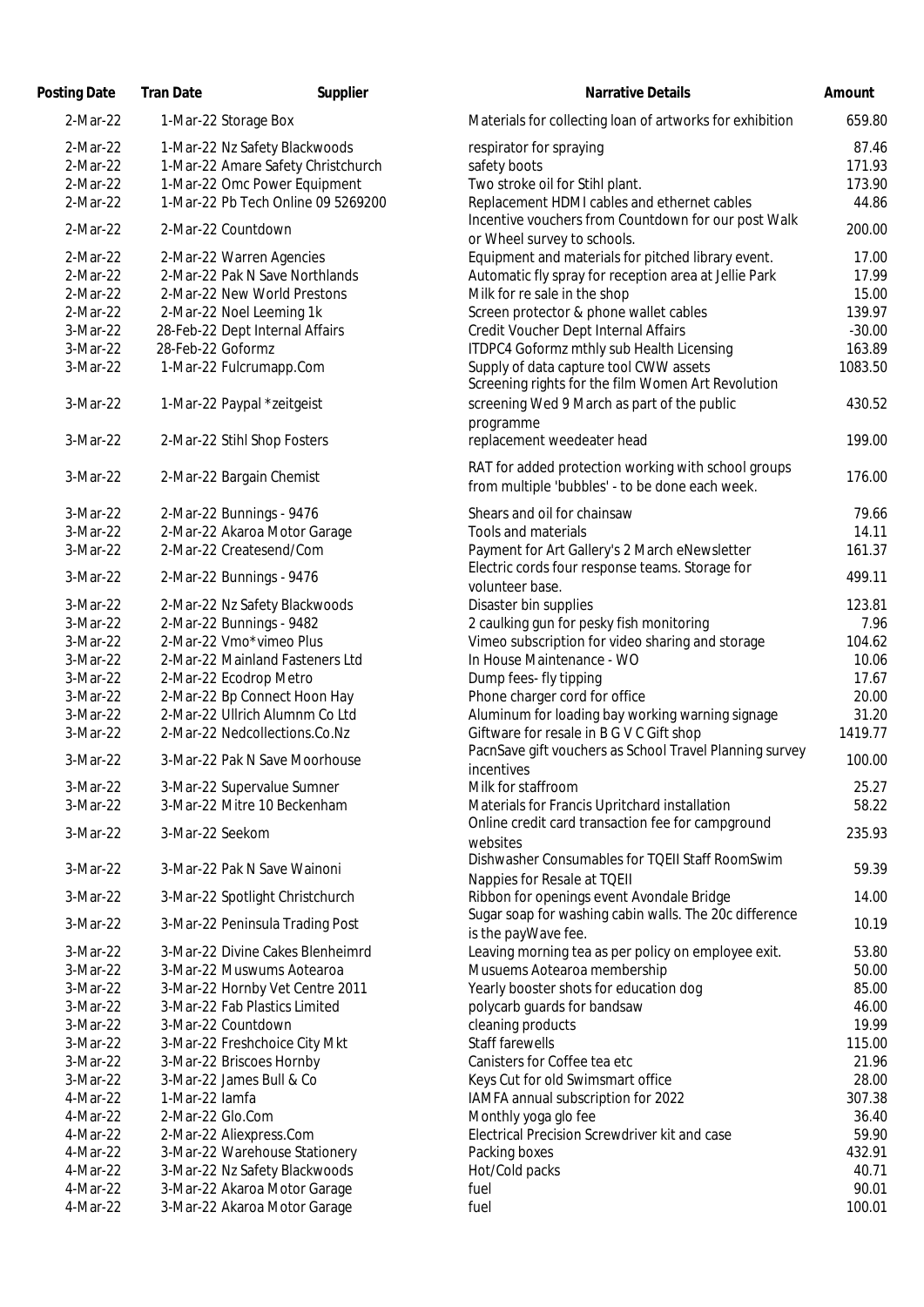| Posting Date | <b>Tran Date</b><br>Supplier       | <b>Narrative Details</b>                                                              | Amount |
|--------------|------------------------------------|---------------------------------------------------------------------------------------|--------|
| 4-Mar-22     | 3-Mar-22 Agriquip Ltd              | Vehicle parts and repairs                                                             | 980.   |
| 4-Mar-22     | 3-Mar-22 Shardlows Packaging       | Tape for marking out courts                                                           | 431.   |
| 4-Mar-22     | 3-Mar-22 Unichem Parklands         | courier Edna test to wellington                                                       | 15.    |
| 4-Mar-22     | 3-Mar-22 Look Sharp Addington      | Items for new room theme                                                              | 19.    |
| 4-Mar-22     | 3-Mar-22 Saturdays Cafe            | Hot drinks for sunrise soak                                                           | 105.   |
| 4-Mar-22     | 3-Mar-22 Amazon Web Services       | Hosting fee for Smart Christchurch projects.                                          | 104.   |
| 4-Mar-22     | 3-Mar-22 Evolution Cycles          | <b>Mirrors</b>                                                                        | 242.   |
| 4-Mar-22     | 3-Mar-22 Freshchoice Parkland      | bleach for micro lab                                                                  | 3.     |
| 4-Mar-22     | 3-Mar-22 Omc Power Equipment       | 2 x new tires and fitting 4 canycom                                                   | 398.   |
| 4-Mar-22     | 3-Mar-22 St Martins Post Shop      | Emergency vehicle rego.                                                               | 36.    |
| 4-Mar-22     | 3-Mar-22 Pb Technologies           | Router for synching Brightsign media players                                          | 82.    |
| 4-Mar-22     | 3-Mar-22 Harvey Norman Moorhouse   | Replacement Toaster and Scales for pool side                                          | 143.   |
| 4-Mar-22     | 3-Mar-22 Pb Tech Online 09 5269200 | Tablet for Pool Side and cable                                                        | 280.   |
| 4-Mar-22     | 3-Mar-22 After Hours Vet Centre    | Parvovirus snap test on puppy 26/12/21                                                | 165.   |
| 4-Mar-22     | 3-Mar-22 The Warehouse Online      | Pool noodles for learn to swim at GC                                                  | 50.    |
| 4-Mar-22     | 4-Mar-22 Logoland                  | Council logo placement PPE                                                            | 550.   |
| 4-Mar-22     | 4-Mar-22 Gordon Harris Chch        | Brushes and gloss medium                                                              | 101.   |
| 4-Mar-22     | 4-Mar-22 Stuff Media (Ps)          | Press Newspaper for TQEII Staff Room 5 month Oct21-<br>Mar22                          | 249.   |
| 4-Mar-22     | 4-Mar-22 Pak N Save Moorhouse      | Paper Towels                                                                          | 14.    |
| 4-Mar-22     | 4-Mar-22 Lyttelton Supervalue      | Air freshener & dish was purchase - not available<br>through stationery order process | 8.     |
| 4-Mar-22     | 4-Mar-22 Q Variety Store Palm      | Marker purchased for office use                                                       | 2.     |
| 4-Mar-22     | 4-Mar-22 Freshchoice City Mkt      | Staff leaving function                                                                | 187.   |
| 4-Mar-22     | 4-Mar-22 99 Bikes Homebase         | <b>Bottle holders</b>                                                                 | 72.    |
| 4-Mar-22     | 4-Mar-22 Placemakers Chch South    | materials for bench seat instalation                                                  | 190.   |
| 4-Mar-22     | 4-Mar-22 Mitre 10 Beckenham        | Ant bait for office building                                                          | 25.    |
| 7-Mar-22     | 3-Mar-22 Conservation Supplies     | Conservation supplies for lab                                                         | 115.   |
| 7-Mar-22     | 3-Mar-22 Createsend/Com            | Campaign Monitor - Bromley Odour                                                      | 8.     |
| 7-Mar-22     | 3-Mar-22 Calendly                  | Credit Voucher (USD 10.75) Calendly                                                   | $-15.$ |
| 7-Mar-22     | 3-Mar-22 Environment Institute     | Fish passage EIANZ webinar                                                            | 21.    |
| 7-Mar-22     | 4-Mar-22 Cotters Electrical Ltd    | Dishwasher repairs                                                                    | 155.   |
| 7-Mar-22     | 4-Mar-22 Kmart - Riccarton         | <b>Stationery for Parks Team</b>                                                      | 39.    |
| 7-Mar-22     | 4-Mar-22 Nz Safety Blackwoods      | PPE for Parks Team                                                                    | 271.   |
| 7-Mar-22     | 4-Mar-22 Nz Safety Blackwoods      | PPE for Parks Team                                                                    | 380.   |
| 7-Mar-22     | 4-Mar-22 Chch Rockshop & Kbb       | Speaker stands for the EPT container                                                  | 611.   |
| 7-Mar-22     | 4-Mar-22 Mailchimp                 | Greater Christchurch Partnership 2050 tracking how                                    | 28.    |
| 7-Mar-22     | 4-Mar-22 Nz Planning               | many people click on links etc.<br>Registration fees to attend an online NZPI Forum   | 180.   |
| 7-Mar-22     | 4-Mar-22 Createsend/Com            | Campaign Monitor - Banks Peninsula Roading update                                     | 8.     |
| 7-Mar-22     | 4-Mar-22 Createsend/Com            | Campaign Monitor Linwood Heathcote Community<br><b>News</b>                           | 16.    |
| 7-Mar-22     | 4-Mar-22 Facebk Mmrt9ctdy2         | facebook social media - childrens day                                                 | 30.    |
| 7-Mar-22     | 4-Mar-22 Facebk Qj745cpdy2         | facebook social media childrens day                                                   | 30.    |
| 7-Mar-22     | 4-Mar-22 Facebk D3fllcbey2         | facebook social media childrens day                                                   | 30.    |
| 7-Mar-22     | 4-Mar-22 Repco                     | Seat covers JR new Ute                                                                | 299.   |
| 7-Mar-22     | 4-Mar-22 Shoof International       | Re-stock of muzzles for issue to owners of<br>Menacing/dangerous dogs                 | 568.   |
| 7-Mar-22     | 4-Mar-22 Redwood Pharmacy          | Photo for firearms license                                                            | 15.    |
| 7-Mar-22     | 4-Mar-22 Vtnz Northwood            | HT vehicle license                                                                    | 50.    |
| 7-Mar-22     | 5-Mar-22 Facebk 46hluc7ey2         | Facebook social media childrens day                                                   | 30.    |
| 7-Mar-22     | 5-Mar-22 Facebk P2swbbxdy2         | Facebook social media childrens day                                                   | 30.    |
| 7-Mar-22     | 5-Mar-22 Facebk U2xfnbfey2         | Facebook social media childrens day                                                   | 30.    |
| 7-Mar-22     | 5-Mar-22 Facebk G4s9rb3ey2         | Facebook social media childrens day                                                   | 30.    |
| 7-Mar-22     | 5-Mar-22 Facebk Hvjtrb3ey2         | facebook social media childrens day                                                   | 50.    |
| 7-Mar-22     | 5-Mar-22 Repco                     | Wireless phone car kit                                                                | 59.    |
| 7-Mar-22     | 5-Mar-22 Macpac                    | Safety boots purchased                                                                | 269.   |
| 7-Mar-22     | 5-Mar-22 Fulcrumapp.Com            | monthly fee for data capture app                                                      | 266.   |
|              |                                    | Personal Use in Error - to be reimbursed at service desk                              |        |
| 7-Mar-22     | 5-Mar-22 McDonalds Christchurch    | (note by DCard Administrator)                                                         | 14.    |

| πιγ υαισ | <b>Hall</b> Date<br>puppuc         | <b>INGLIQUIVE DETAILS</b>                                | AIIIvuin |
|----------|------------------------------------|----------------------------------------------------------|----------|
| 4-Mar-22 | 3-Mar-22 Agriquip Ltd              | Vehicle parts and repairs                                | 980.77   |
| 4-Mar-22 | 3-Mar-22 Shardlows Packaging       | Tape for marking out courts                              | 431.25   |
| 4-Mar-22 | 3-Mar-22 Unichem Parklands         | courier Edna test to wellington                          | 15.00    |
| 4-Mar-22 | 3-Mar-22 Look Sharp Addington      | Items for new room theme                                 | 19.00    |
| 4-Mar-22 | 3-Mar-22 Saturdays Cafe            | Hot drinks for sunrise soak                              | 105.00   |
| 4-Mar-22 | 3-Mar-22 Amazon Web Services       | Hosting fee for Smart Christchurch projects.             | 104.38   |
| 4-Mar-22 | 3-Mar-22 Evolution Cycles          | <b>Mirrors</b>                                           | 242.70   |
| 4-Mar-22 | 3-Mar-22 Freshchoice Parkland      | bleach for micro lab                                     | 3.50     |
| 4-Mar-22 | 3-Mar-22 Omc Power Equipment       | 2 x new tires and fitting 4 canycom                      | 398.00   |
| 4-Mar-22 | 3-Mar-22 St Martins Post Shop      | Emergency vehicle rego.                                  | 36.03    |
| 4-Mar-22 | 3-Mar-22 Pb Technologies           | Router for synching Brightsign media players             | 82.46    |
| 4-Mar-22 | 3-Mar-22 Harvey Norman Moorhouse   | Replacement Toaster and Scales for pool side             | 143.00   |
| 4-Mar-22 | 3-Mar-22 Pb Tech Online 09 5269200 | Tablet for Pool Side and cable                           | 280.54   |
| 4-Mar-22 | 3-Mar-22 After Hours Vet Centre    | Parvovirus snap test on puppy 26/12/21                   | 165.00   |
| 4-Mar-22 | 3-Mar-22 The Warehouse Online      | Pool noodles for learn to swim at GC                     | 50.00    |
| 4-Mar-22 | 4-Mar-22 Logoland                  | Council logo placement PPE                               | 550.00   |
| 4-Mar-22 | 4-Mar-22 Gordon Harris Chch        | Brushes and gloss medium                                 | 101.94   |
|          |                                    | Press Newspaper for TQEII Staff Room 5 month Oct21-      |          |
| 4-Mar-22 | 4-Mar-22 Stuff Media (Ps)          | Mar <sub>22</sub>                                        | 249.75   |
| 4-Mar-22 | 4-Mar-22 Pak N Save Moorhouse      | Paper Towels                                             | 14.60    |
|          |                                    | Air freshener & dish was purchase - not available        |          |
| 4-Mar-22 | 4-Mar-22 Lyttelton Supervalue      |                                                          | 8.80     |
|          |                                    | through stationery order process                         |          |
| 4-Mar-22 | 4-Mar-22 Q Variety Store Palm      | Marker purchased for office use                          | 2.20     |
| 4-Mar-22 | 4-Mar-22 Freshchoice City Mkt      | Staff leaving function                                   | 187.00   |
| 4-Mar-22 | 4-Mar-22 99 Bikes Homebase         | <b>Bottle holders</b>                                    | 72.00    |
| 4-Mar-22 | 4-Mar-22 Placemakers Chch South    | materials for bench seat instalation                     | 190.30   |
| 4-Mar-22 | 4-Mar-22 Mitre 10 Beckenham        | Ant bait for office building                             | 25.96    |
| 7-Mar-22 | 3-Mar-22 Conservation Supplies     | Conservation supplies for lab                            | 115.25   |
| 7-Mar-22 | 3-Mar-22 Createsend/Com            | Campaign Monitor - Bromley Odour                         | 8.05     |
| 7-Mar-22 | 3-Mar-22 Calendly                  | Credit Voucher (USD 10.75) Calendly                      | $-15.64$ |
| 7-Mar-22 | 3-Mar-22 Environment Institute     | Fish passage EIANZ webinar                               | 21.99    |
| 7-Mar-22 | 4-Mar-22 Cotters Electrical Ltd    | Dishwasher repairs                                       | 155.00   |
| 7-Mar-22 | 4-Mar-22 Kmart - Riccarton         | Stationery for Parks Team                                | 39.80    |
| 7-Mar-22 | 4-Mar-22 Nz Safety Blackwoods      | PPE for Parks Team                                       | 271.67   |
| 7-Mar-22 | 4-Mar-22 Nz Safety Blackwoods      | PPE for Parks Team                                       | 380.35   |
| 7-Mar-22 | 4-Mar-22 Chch Rockshop & Kbb       | Speaker stands for the EPT container                     | 611.40   |
| 7-Mar-22 | 4-Mar-22 Mailchimp                 | Greater Christchurch Partnership 2050 tracking how       | 28.75    |
|          |                                    | many people click on links etc.                          |          |
| 7-Mar-22 | 4-Mar-22 Nz Planning               | Registration fees to attend an online NZPI Forum         | 180.00   |
| 7-Mar-22 | 4-Mar-22 Createsend/Com            | Campaign Monitor - Banks Peninsula Roading update        | 8.38     |
|          |                                    | Campaign Monitor Linwood Heathcote Community             |          |
| 7-Mar-22 | 4-Mar-22 Createsend/Com            | <b>News</b>                                              | 16.68    |
| 7-Mar-22 | 4-Mar-22 Facebk Mmrt9ctdy2         | facebook social media - childrens day                    | 30.00    |
| 7-Mar-22 | 4-Mar-22 Facebk Qj745cpdy2         | facebook social media childrens day                      | 30.00    |
| 7-Mar-22 | 4-Mar-22 Facebk D3fllcbey2         | facebook social media childrens day                      | 30.00    |
| 7-Mar-22 | 4-Mar-22 Repco                     | Seat covers JR new Ute                                   | 299.00   |
|          |                                    | Re-stock of muzzles for issue to owners of               |          |
| 7-Mar-22 | 4-Mar-22 Shoof International       | Menacing/dangerous dogs                                  | 568.35   |
| 7-Mar-22 | 4-Mar-22 Redwood Pharmacy          | Photo for firearms license                               | 15.00    |
| 7-Mar-22 | 4-Mar-22 Vtnz Northwood            | HT vehicle license                                       | 50.59    |
| 7-Mar-22 | 5-Mar-22 Facebk 46hluc7ey2         | Facebook social media childrens day                      | 30.00    |
| 7-Mar-22 | 5-Mar-22 Facebk P2swbbxdy2         | Facebook social media childrens day                      | 30.00    |
| 7-Mar-22 | 5-Mar-22 Facebk U2xfnbfey2         | Facebook social media childrens day                      | 30.00    |
| 7-Mar-22 | 5-Mar-22 Facebk G4s9rb3ey2         | Facebook social media childrens day                      | 30.00    |
| 7-Mar-22 | 5-Mar-22 Facebk Hvjtrb3ey2         | facebook social media childrens day                      | 50.00    |
| 7-Mar-22 | 5-Mar-22 Repco                     | Wireless phone car kit                                   | 59.00    |
| 7-Mar-22 | 5-Mar-22 Macpac                    | Safety boots purchased                                   | 269.99   |
| 7-Mar-22 | 5-Mar-22 Fulcrumapp.Com            | monthly fee for data capture app                         | 266.01   |
| 7-Mar-22 | 5-Mar-22 McDonalds Christchurch    | Personal Use in Error - to be reimbursed at service desk | 14.60    |
|          |                                    | (note by PCard Administrator)                            |          |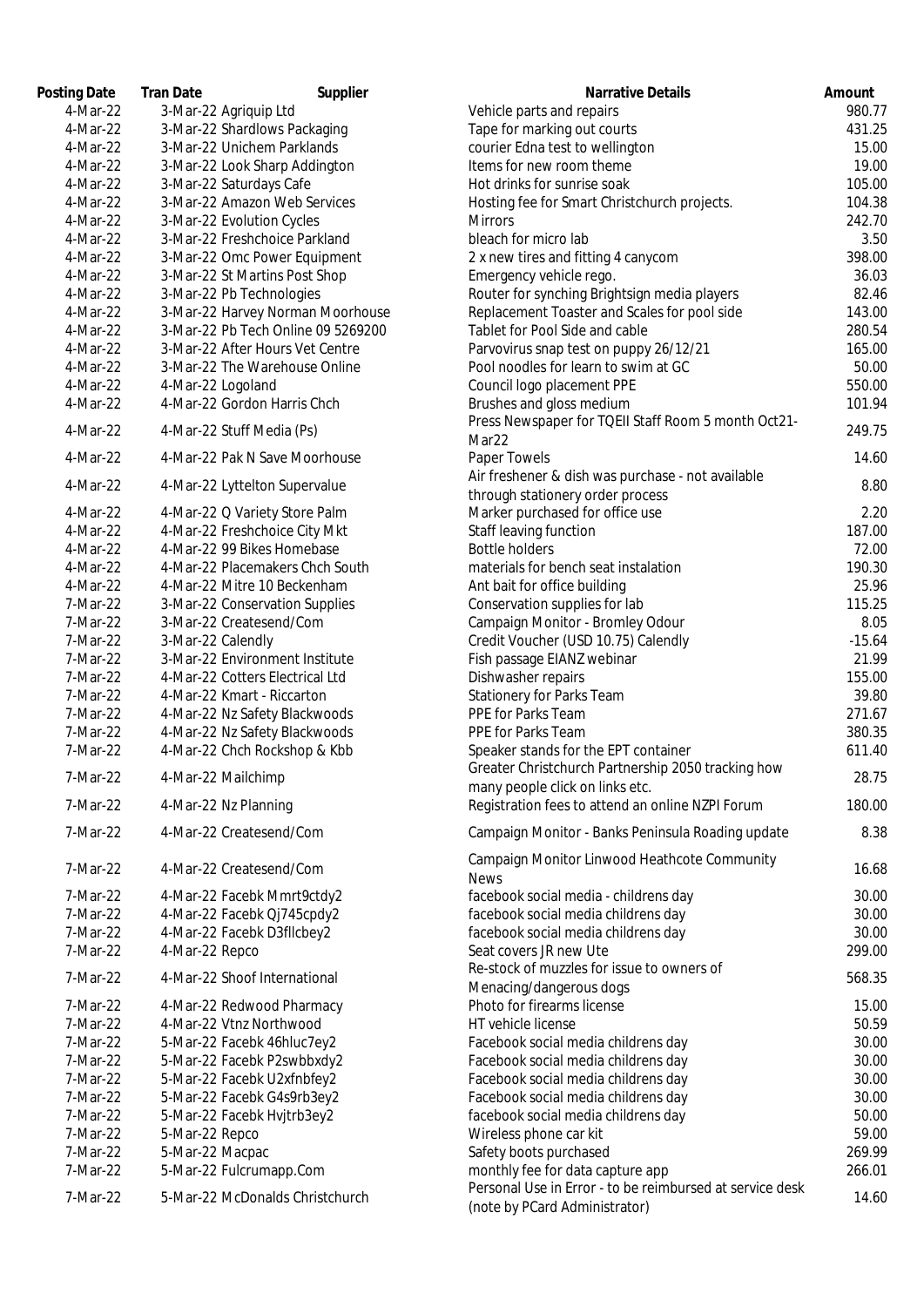| Posting Date         | <b>Tran Date</b>                 | Supplier                           | <b>Narrative Details</b>                                                                    |
|----------------------|----------------------------------|------------------------------------|---------------------------------------------------------------------------------------------|
| 7-Mar-22             | 6-Mar-22 Bp Connect Qe li        |                                    | Fuel Hirepool Vehicle                                                                       |
| 7-Mar-22             | 6-Mar-22 Vmo*vimeo Plus          |                                    | <b>ITDPCEP Vimeo Plus Annual sub</b>                                                        |
| 7-Mar-22             | 7-Mar-22 Caltex Hornby           |                                    | Milk for Hornby staff kitchen.                                                              |
| 7-Mar-22             | 7-Mar-22 The Warehouse 175       |                                    | Frames for certificates, Aotearoa Bike Challenge<br>winning organisations                   |
| 7-Mar-22             | 7-Mar-22 Peninsula Trading Post  |                                    | Another wasp nest found. 56cents extra is payWave<br>charge.                                |
| 7-Mar-22             | 7-Mar-22 Countdown               |                                    | Mutli purpose cleaner purchase for cleaning and<br>sanitising desks in the office           |
| 7-Mar-22             | 7-Mar-22 Warehouse Stationery    |                                    | General stationery for Cemeteries team for new<br>temporary depot at Harewood nursery.      |
| 7-Mar-22             |                                  | 7-Mar-22 Mitre 10 Mega Ferrymead   | Miscellaneous stationery materials for Cemeteries tear<br>at the new temporary depot        |
| 7-Mar-22             | 7-Mar-22 Pak N Save Riccarton    |                                    | Milk - Rarakau: Riccarton Centre                                                            |
| 7-Mar-22             | 7-Mar-22 Hampton & Co Ltd        |                                    | plywood for Hayward crates                                                                  |
| 7-Mar-22             | 7-Mar-22 Apl Fuelstop Duvauchel  |                                    | Fuel                                                                                        |
| 7-Mar-22             | 7-Mar-22 Apl Fuelstop Duvauchel  |                                    | Fuel                                                                                        |
| 7-Mar-22             | 7-Mar-22 Towbar Express          |                                    | Tow bar for New ute JR                                                                      |
| 7-Mar-22             | 7-Mar-22 New World Prestons      |                                    | Milk and fly spray for re sale                                                              |
| 8-Mar-22             | 6-Mar-22 Spotify P1a30a1ae1      |                                    | Music licence for the Art Gallery                                                           |
| 8-Mar-22             | 6-Mar-22 Createsend/Com          |                                    | Campaign Monitor - Performing Arts precinct                                                 |
| 8-Mar-22             | 6-Mar-22 Facebk 4d46wcfdy2       |                                    | Facebook social media childrens day                                                         |
| 8-Mar-22             | 6-Mar-22 Facebk R33yyc3ck2       |                                    | Facebook social media, RSU                                                                  |
| 8-Mar-22             | 7-Mar-22 Further Faster          |                                    | Solar power charging unit                                                                   |
|                      |                                  |                                    | Packing tape for Bike Challenge framed certificate                                          |
| 8-Mar-22             | 7-Mar-22 Whitcoulls Sth City 95  |                                    | mailing                                                                                     |
|                      |                                  |                                    | Bike safety accessories - reflective backpack covers, for                                   |
| 8-Mar-22<br>8-Mar-22 | 7-Mar-22 Aliexpress.Com          | 7-Mar-22 Garden Box - Christchurch | Grab a Way personal journey planning promo<br>2 scoops of crusher dust for pot hole repairs |
| 8-Mar-22             | 7-Mar-22 Bunnings - 9476         |                                    | 4ltr white paint and 1ltr CD50 stain for seat                                               |
|                      |                                  |                                    | maintenance                                                                                 |
| 8-Mar-22             | 7-Mar-22 Akaroa Motor Garage     |                                    | fuel                                                                                        |
| 8-Mar-22             | 7-Mar-22 Createsend/Com          |                                    | Campaign Monitor - Walk or Wheel Wednesday                                                  |
| 8-Mar-22             | 7-Mar-22 Allterra                |                                    | Trimble Accessory - Antenna - 10 pack                                                       |
| 8-Mar-22             | 7-Mar-22 Wilson Parking          |                                    | parking                                                                                     |
| 8-Mar-22             | 7-Mar-22 Nz Safety Blackwoods    |                                    | H&S Consumables                                                                             |
| 8-Mar-22             | 7-Mar-22 Mainland Fasteners Ltd  |                                    | In House Maintenance - WO                                                                   |
| 8-Mar-22             | 7-Mar-22 Bunnings - 9482         |                                    | Stubby scissors - micro                                                                     |
| 8-Mar-22             | 7-Mar-22 Oderings Nurseries      |                                    | Bulbs & plants mona vale                                                                    |
| 8-Mar-22             | 7-Mar-22 Little River Cafe & Sto |                                    | Milk Little River staffroom                                                                 |
| 8-Mar-22             | 7-Mar-22 Oderings Nurseries      |                                    | Bulbs for alpine house, organic spray                                                       |
| 8-Mar-22             | 7-Mar-22 Bunnings - 9482         |                                    | Gardening equipment                                                                         |
| 8-Mar-22             | 7-Mar-22 David Bateman Ltd       |                                    | Book order - Te Taiao Maori and the Natural World                                           |
| 8-Mar-22             | 8-Mar-22 Warehouse Stationery    |                                    | Credit Voucher Warehouse Stationery                                                         |
| 8-Mar-22             | 8-Mar-22 Warehouse Stationery    |                                    | Credit Voucher Warehouse Stationery                                                         |
| 8-Mar-22             | 8-Mar-22 Freshchoice City Mkt    |                                    | glass cleaner for Magnetic Observatory display<br>windows                                   |
| 8-Mar-22             | 8-Mar-22 Burger King Moorhouse   |                                    | Personal Use in Error - Reimbursed direct to card<br>08/03/22                               |
| 8-Mar-22             | 8-Mar-22 Anzor Fasteners         |                                    | Eye bolts for Francis Upritchard suspended display case                                     |
| 8-Mar-22             | 8-Mar-22 Mitre 10 Beckenham      |                                    | Safety barriers for Te Pou Toetoe                                                           |
| 8-Mar-22             | 8-Mar-22 Branz                   |                                    | Branz online series of four seminars on Carbon                                              |
| 8-Mar-22             |                                  | 8-Mar-22 Unichem Cashel Pharmacy   | Challenge for buildings<br>Postage bags for prize pack winners from Children's              |
| 8-Mar-22             | 8-Mar-22 Resene - Ferrymead      |                                    | Day online colouring competition<br>paint                                                   |
| 8-Mar-22             | 8-Mar-22 Mitre 10 Mega Papanui   |                                    | Miscellaneous items for staff area for Cemetery Team,                                       |
|                      |                                  |                                    | for new temporary depot & Harwood nursery                                                   |
| 8-Mar-22<br>8-Mar-22 | 8-Mar-22 Countdown               | 8-Mar-22 Placemakers Chch South    | dishwash powder - micro<br>screws                                                           |

| Posting Date | <b>Tran Date</b><br>Supplier       | <b>Narrative Details</b>                                  | Amount    |
|--------------|------------------------------------|-----------------------------------------------------------|-----------|
| 7-Mar-22     | 6-Mar-22 Bp Connect Qe li          | Fuel Hirepool Vehicle                                     | 99.00     |
| 7-Mar-22     | 6-Mar-22 Vmo*vimeo Plus            | <b>ITDPCEP Vimeo Plus Annual sub</b>                      | 104.20    |
| 7-Mar-22     | 7-Mar-22 Caltex Hornby             | Milk for Hornby staff kitchen.                            | 11.10     |
|              |                                    | Frames for certificates, Aotearoa Bike Challenge          |           |
| 7-Mar-22     | 7-Mar-22 The Warehouse 175         | winning organisations                                     | 42.00     |
|              |                                    | Another wasp nest found. 56cents extra is payWave         |           |
| 7-Mar-22     | 7-Mar-22 Peninsula Trading Post    |                                                           | 29.57     |
|              |                                    | charge.                                                   |           |
| 7-Mar-22     | 7-Mar-22 Countdown                 | Mutli purpose cleaner purchase for cleaning and           | 5.50      |
|              |                                    | sanitising desks in the office                            |           |
| 7-Mar-22     | 7-Mar-22 Warehouse Stationery      | General stationery for Cemeteries team for new            | 50.46     |
|              |                                    | temporary depot at Harewood nursery.                      |           |
|              |                                    | Miscellaneous stationery materials for Cemeteries team    |           |
| 7-Mar-22     | 7-Mar-22 Mitre 10 Mega Ferrymead   | at the new temporary depot                                | 114.36    |
| 7-Mar-22     | 7-Mar-22 Pak N Save Riccarton      | Milk - Rarakau: Riccarton Centre                          | 13.02     |
| 7-Mar-22     | 7-Mar-22 Hampton & Co Ltd          | plywood for Hayward crates                                | 418.76    |
| 7-Mar-22     | 7-Mar-22 Apl Fuelstop Duvauchel    | Fuel                                                      | 41.26     |
| 7-Mar-22     | 7-Mar-22 Apl Fuelstop Duvauchel    | Fuel                                                      | 150.00    |
|              |                                    |                                                           |           |
| 7-Mar-22     | 7-Mar-22 Towbar Express            | Tow bar for New ute JR                                    | 720.50    |
| 7-Mar-22     | 7-Mar-22 New World Prestons        | Milk and fly spray for re sale                            | 30.43     |
| 8-Mar-22     | 6-Mar-22 Spotify P1a30a1ae1        | Music licence for the Art Gallery                         | 14.99     |
| 8-Mar-22     | 6-Mar-22 Createsend/Com            | Campaign Monitor - Performing Arts precinct               | 11.07     |
| 8-Mar-22     | 6-Mar-22 Facebk 4d46wcfdy2         | Facebook social media childrens day                       | 40.00     |
| 8-Mar-22     | 6-Mar-22 Facebk R33yyc3ck2         | Facebook social media, RSU                                | 52.19     |
| 8-Mar-22     | 7-Mar-22 Further Faster            | Solar power charging unit                                 | 314.99    |
|              |                                    | Packing tape for Bike Challenge framed certificate        |           |
| 8-Mar-22     | 7-Mar-22 Whitcoulls Sth City 95    | mailing                                                   | 9.99      |
|              |                                    | Bike safety accessories - reflective backpack covers, for |           |
| 8-Mar-22     | 7-Mar-22 Aliexpress.Com            |                                                           | 202.40    |
|              |                                    | Grab a Way personal journey planning promo                |           |
| 8-Mar-22     | 7-Mar-22 Garden Box - Christchurch | 2 scoops of crusher dust for pot hole repairs             | 61.00     |
| 8-Mar-22     | 7-Mar-22 Bunnings - 9476           | 4ltr white paint and 1ltr CD50 stain for seat             | 132.50    |
|              |                                    | maintenance                                               |           |
| 8-Mar-22     | 7-Mar-22 Akaroa Motor Garage       | fuel                                                      | 112.09    |
| 8-Mar-22     | 7-Mar-22 Createsend/Com            | Campaign Monitor - Walk or Wheel Wednesday                | 8.05      |
| 8-Mar-22     | 7-Mar-22 Allterra                  | Trimble Accessory - Antenna - 10 pack                     | 32.20     |
| 8-Mar-22     | 7-Mar-22 Wilson Parking            | parking                                                   | 4.60      |
| 8-Mar-22     | 7-Mar-22 Nz Safety Blackwoods      | H&S Consumables                                           | 13.50     |
| 8-Mar-22     | 7-Mar-22 Mainland Fasteners Ltd    | In House Maintenance - WO                                 | 205.85    |
| 8-Mar-22     |                                    |                                                           |           |
|              | 7-Mar-22 Bunnings - 9482           | Stubby scissors - micro                                   | 65.88     |
| 8-Mar-22     | 7-Mar-22 Oderings Nurseries        | Bulbs & plants mona vale                                  | 296.71    |
| 8-Mar-22     | 7-Mar-22 Little River Cafe & Sto   | Milk Little River staffroom                               | 14.00     |
| 8-Mar-22     | 7-Mar-22 Oderings Nurseries        | Bulbs for alpine house, organic spray                     | 107.92    |
| 8-Mar-22     | 7-Mar-22 Bunnings - 9482           | Gardening equipment                                       | 107.66    |
| 8-Mar-22     | 7-Mar-22 David Bateman Ltd         | Book order - Te Taiao Maori and the Natural World         | 49.99     |
| 8-Mar-22     | 8-Mar-22 Warehouse Stationery      | Credit Voucher Warehouse Stationery                       | $-58.91$  |
| 8-Mar-22     | 8-Mar-22 Warehouse Stationery      | Credit Voucher Warehouse Stationery                       | $-276.00$ |
|              |                                    | glass cleaner for Magnetic Observatory display            |           |
| 8-Mar-22     | 8-Mar-22 Freshchoice City Mkt      | windows                                                   | 4.50      |
|              |                                    |                                                           |           |
| 8-Mar-22     | 8-Mar-22 Burger King Moorhouse     | Personal Use in Error - Reimbursed direct to card         | 12.90     |
|              |                                    | 08/03/22                                                  |           |
| 8-Mar-22     | 8-Mar-22 Anzor Fasteners           | Eye bolts for Francis Upritchard suspended display case   | 54.91     |
|              |                                    |                                                           |           |
| 8-Mar-22     | 8-Mar-22 Mitre 10 Beckenham        | Safety barriers for Te Pou Toetoe                         | 226.00    |
|              |                                    | Branz online series of four seminars on Carbon            |           |
| 8-Mar-22     | 8-Mar-22 Branz                     | Challenge for buildings                                   | 220.00    |
|              |                                    | Postage bags for prize pack winners from Children's       |           |
| 8-Mar-22     | 8-Mar-22 Unichem Cashel Pharmacy   | Day online colouring competition                          | 55.00     |
| 8-Mar-22     | 8-Mar-22 Resene - Ferrymead        | paint                                                     | 185.84    |
|              |                                    |                                                           |           |
| 8-Mar-22     | 8-Mar-22 Mitre 10 Mega Papanui     | Miscellaneous items for staff area for Cemetery Team,     | 46.81     |
|              |                                    | for new temporary depot & Harwood nursery                 |           |
| 8-Mar-22     | 8-Mar-22 Countdown                 | dishwash powder - micro                                   | 38.00     |
| 8-Mar-22     | 8-Mar-22 Placemakers Chch South    | screws                                                    | 20.99     |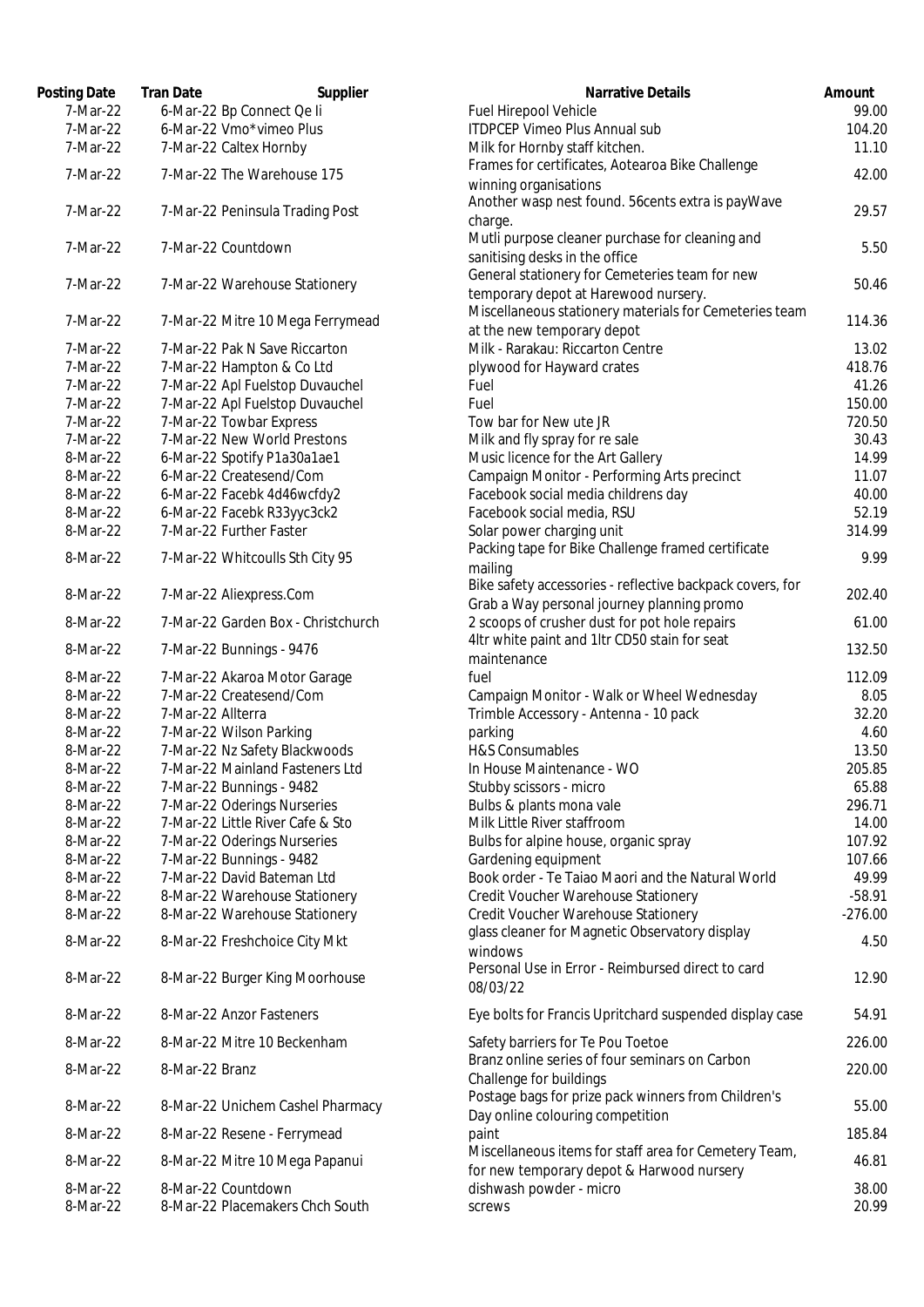| Posting Date | <b>Tran Date</b>  | Supplier                             | <b>Narrative Details</b>                                                                   | Amount   |
|--------------|-------------------|--------------------------------------|--------------------------------------------------------------------------------------------|----------|
| 8-Mar-22     |                   | 8-Mar-22 Mitre 10 Mega Ferrymead     | Resources for education programme                                                          | 33.98    |
| 9-Mar-22     |                   | 7-Mar-22 Visual Elements As          | Electronic Monthly subscription for chart building                                         | 88.52    |
| 9-Mar-22     |                   | 7-Mar-22 Soundtrack Your Brand       | software for Greater Christchurch Partnership                                              | 75.00    |
|              |                   |                                      | Licencing for music at Te Pou Toetoe<br>Campaign Monitor - Waipuna Halswell Community      |          |
| 9-Mar-22     |                   | 7-Mar-22 Createsend/Com              | Board newsletter                                                                           | 11.62    |
| 9-Mar-22     |                   | 7-Mar-22 Pegasus Arms                | Farewell function (over 15 years service)                                                  | 400.00   |
| 9-Mar-22     |                   | 7-Mar-22 Bookdepository.Com          | Book order - Tikanga: an introduction to te Ao Maori                                       | 46.59    |
| 9-Mar-22     |                   | 7-Mar-22 Booking.Com Bv              | Booking.com commission                                                                     | 339.45   |
| 9-Mar-22     |                   | 8-Mar-22 Storage King                | Packing boxes                                                                              | 339.00   |
| 9-Mar-22     | 8-Mar-22          | Payment - Personal - Autopaymt-Thank | Payment - Personal Autopaymt-Thank You - Personal                                          | $-12.90$ |
|              |                   | You                                  | Use in Error 08/03/22                                                                      |          |
| 9-Mar-22     |                   | 8-Mar-22 Bunnings - 9476             | Materials for Francis Upritchard Installation                                              | 62.50    |
| 9-Mar-22     |                   | 8-Mar-22 Bunnings - 9476             | Materials for Francis Upritchard installation                                              | 68.71    |
| 9-Mar-22     |                   | 8-Mar-22 Akaroa Motor Garage         | fuel                                                                                       | 127.44   |
| 9-Mar-22     |                   | 8-Mar-22 Human Resources Nz          | HRNZ annual professional membership                                                        | 44.51    |
| 9-Mar-22     | 8-Mar-22 Calendly |                                      | monthly calendly subscription                                                              | 45.01    |
| 9-Mar-22     |                   | 8-Mar-22 Bunnings - 9482             | Key Safe padlock for Cowles Stadium key. Mop for                                           | 112.96   |
|              |                   |                                      | cleaning tumbletimes equipment                                                             |          |
| 9-Mar-22     |                   | 8-Mar-22 Bernina Dress Sundries      | Repairing of Sewing Machine from Auahatanga                                                | 69.00    |
| 9-Mar-22     |                   | 8-Mar-22 Sp * Original Foods Do      | Catering for Te Puna Waiora closing 3/4/22                                                 | 79.00    |
| 9-Mar-22     |                   | 8-Mar-22 Hardy Packaging             | Catering for Te Puna Waiora closing 3/4/22                                                 | 90.10    |
| 9-Mar-22     |                   | 8-Mar-22 Bunnings - 9476             | Resources for education programme                                                          | 19.20    |
| 9-Mar-22     |                   | 8-Mar-22 Sign Network Ltd            | Resources for education programme                                                          | 21.39    |
| 9-Mar-22     |                   | 8-Mar-22 Nz Safety Blackwoods        | Resources for education programmes                                                         | 61.62    |
| 9-Mar-22     |                   | 8-Mar-22 Pb Tech Online 09 5269200   | <b>VGA Screen Converter</b>                                                                | 28.58    |
| 9-Mar-22     |                   | 8-Mar-22 Wilson Parking              | Parking for meeting at Civic                                                               | 12.60    |
| 9-Mar-22     |                   | 8-Mar-22 Bunnings - 9476             | NPW Portacom repairs.                                                                      | 116.95   |
| 9-Mar-22     |                   | 9-Mar-22 Caltex Redwood              | Milk for coffee etc                                                                        | 3.99     |
| 9-Mar-22     |                   | 9-Mar-22 Mitre 10 Mega Ferrymead     | In House Maintenance - WO                                                                  | 25.92    |
| 9-Mar-22     |                   | 9-Mar-22 Mitre 10 Mega Papanui       | hardware supplies                                                                          | 59.90    |
| 9-Mar-22     |                   | 9-Mar-22 Noel Leeming 3q - Nort      | sandwich press for GC staff room                                                           | 99.00    |
| 9-Mar-22     |                   | 9-Mar-22 Karcher Limited             | cleaning supplies                                                                          | 455.40   |
| 9-Mar-22     |                   | 9-Mar-22 Shirley Service Centre      | Payment of the venue hire for the Parklands Recreation                                     | 198.00   |
|              |                   |                                      | Centre for the Pukeko Centre Incorporated                                                  |          |
| 9-Mar-22     |                   | 9-Mar-22 James Bull & Co             | Keys Security x3, 2 PADLOCKS,                                                              | 236.62   |
| 9-Mar-22     |                   | 9-Mar-22 Mitre 10 Mega Ferrymead     | In House Maintenance - WO                                                                  | 63.36    |
| 9-Mar-22     |                   | 9-Mar-22 Surplus Brokers Ltd         | Workshop Fly Catcher                                                                       | 129.00   |
| 9-Mar-22     |                   | 9-Mar-22 Mitre 10 Mega Ferrymead     | toilet and dish brushes - micro                                                            | 39.63    |
| 9-Mar-22     |                   | 9-Mar-22 Actrol Christchurch         | Plumbing parts peacock fountain                                                            | 33.76    |
| 9-Mar-22     |                   | 9-Mar-22 Mitre 10 Mega Ferrymead     | Storage for respirators                                                                    | 15.98    |
| 9-Mar-22     |                   | 9-Mar-22 New World Prestons          | Milk for re sale in the shop                                                               | 54.50    |
| 9-Mar-22     |                   | 9-Mar-22 Mitre 10 Mega Papanui       | <b>Containors for chemicals and Carabiners</b>                                             | 125.03   |
| 9-Mar-22     |                   | 9-Mar-22 Burwood Produce             | Hay for animal area Spencer Pk                                                             | 60.00    |
| 10-Mar-22    |                   | 7-Mar-22 Paypal *green Bean          | Seeds                                                                                      | 16.33    |
| 10-Mar-22    |                   | 7-Mar-22 Paypal *heartsavern         | Replacement pads for AED                                                                   | 140.96   |
| 10-Mar-22    |                   | 8-Mar-22 Garmin Australasia Pty Lt   | Telecommunications - Usage summary by type -<br>System, Text Messaging, Tracking           | 59.00    |
| 10-Mar-22    |                   | 8-Mar-22 Dnh*godaddy.Com Nzd         | *.ezyproxy.christchurchcitylibraries.com renewal                                           | 586.49   |
| 10-Mar-22    |                   | 8-Mar-22 Have You Met Miss Jo        | Giftware for resale in B G V C Gift shop                                                   | 410.15   |
| 10-Mar-22    |                   | 9-Mar-22 Bunnings - 9476             | Cleaning items for Te Pou Toetoe                                                           | 114.68   |
| 10-Mar-22    |                   | 9-Mar-22 Nz Safety Blackwoods        | Ventilation fan                                                                            | 711.34   |
| 10-Mar-22    |                   |                                      | Further Parts Require Christchurch City Council                                            | 617.24   |
|              |                   | 9-Mar-22 Agriquip Ltd                | Spearhead 1.2                                                                              |          |
| 10-Mar-22    |                   | 9-Mar-22 Bunnings - 9476             | face masks                                                                                 | 24.00    |
| 10-Mar-22    |                   | 9-Mar-22 Ross Galt Lock And Alar     | Replacement lock for gate at RT Base                                                       | 62.50    |
| 10-Mar-22    |                   | 9-Mar-22 Bunnings - 9476             | C/clip plier                                                                               | 13.48    |
| 10-Mar-22    |                   | 9-Mar-22 Freshchoice Barrington      | Specific wipes for cleaning under COVID requirements<br>and paper bags for mask management | 30.00    |
| 10-Mar-22    |                   | 9-Mar-22 Mitre 10 Mega Papanui       | Peace train operations                                                                     | 91.69    |
|              |                   |                                      |                                                                                            |          |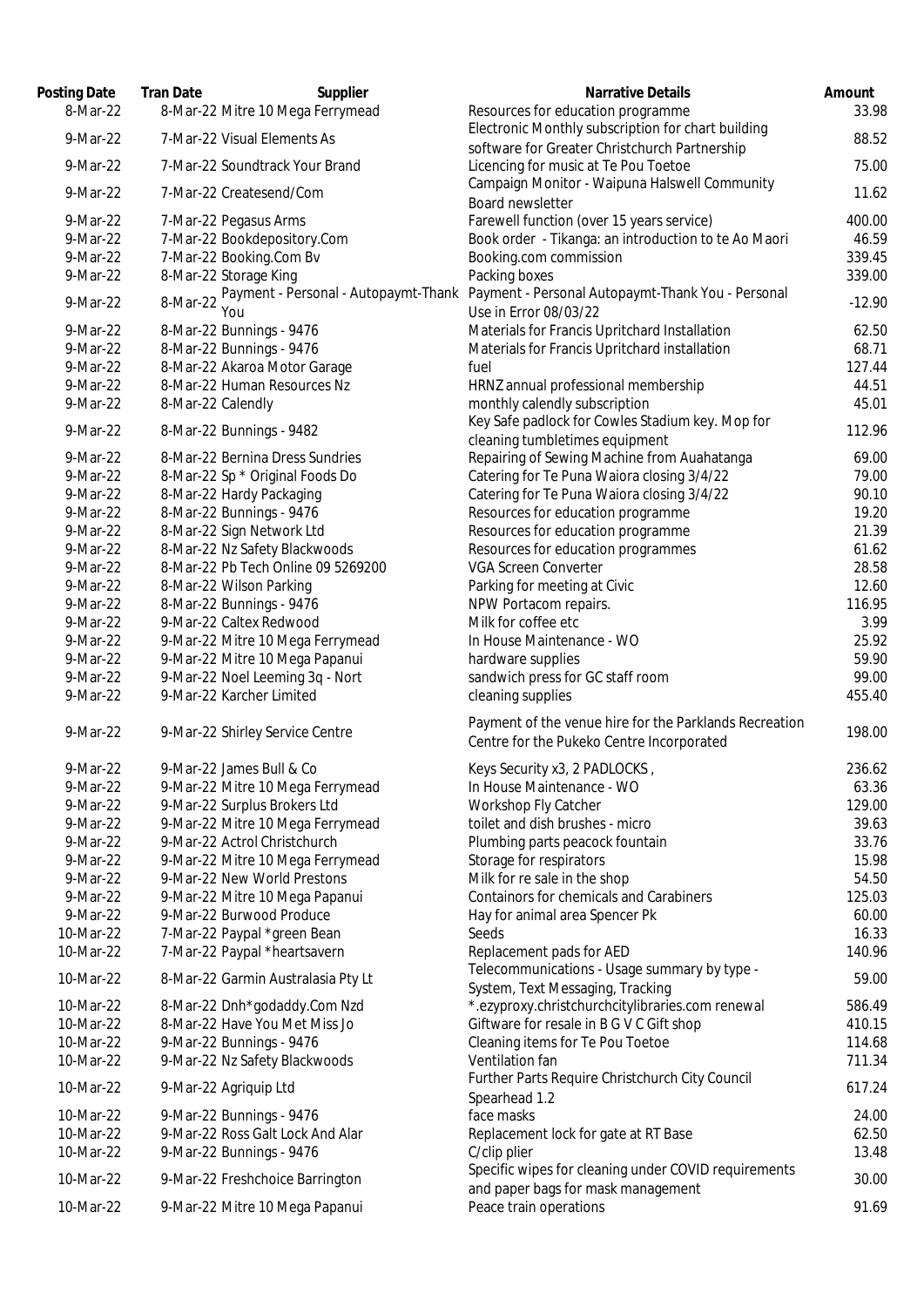| Posting Date | <b>Tran Date</b><br>Supplier        | Narrative Details                                                                          | Amount   |
|--------------|-------------------------------------|--------------------------------------------------------------------------------------------|----------|
| 10-Mar-22    | 9-Mar-22 Mainland Fasteners Ltd     | In House Maintenance - WO                                                                  | 78.78    |
| 10-Mar-22    | 9-Mar-22 Ballingers Hunting & Fish  | Boot and gum boot dryers x 2 for boot care                                                 | 399.98   |
| 10-Mar-22    | 9-Mar-22 Kmart Online               | Towels for re-sale at Jellie Park                                                          | 160.00   |
| 10-Mar-22    | 9-Mar-22 Nz Safety Blackwoods       | Respirators & filters                                                                      | 865.99   |
| 10-Mar-22    | 9-Mar-22 Aspiring Safety            | mounting brackets for hanging display case                                                 | 49.60    |
| 10-Mar-22    | 9-Mar-22 Kmart                      | Magic spouges                                                                              | 12.00    |
| 10-Mar-22    | 9-Mar-22 Vtnz Northwood             | HT vehicle license                                                                         | 50.59    |
| 10-Mar-22    | 9-Mar-22 Vtnz Northwood             | HT vehicle licensing                                                                       | 50.59    |
| 10-Mar-22    | 9-Mar-22 Bunnings - 9482            | NPW Cleaning equipment                                                                     | 210.38   |
| 10-Mar-22    | 10-Mar-22 Kerrick Industries Ltd    | Vacuum cleaner repair                                                                      | 701.97   |
| 10-Mar-22    | 10-Mar-22 Peninsula Trading Post    | Cleaning materials                                                                         | 19.36    |
| 10-Mar-22    | 10-Mar-22 Lyttelton Supervalue      | Milk for staffroom                                                                         | 3.20     |
|              |                                     | A stand for holding iPhones/devices for social media                                       |          |
| 10-Mar-22    | 10-Mar-22 Photo Warehouse Christc   | reels/tiktoks for Hapori                                                                   | 19.40    |
| 10-Mar-22    | 10-Mar-22 Themarket.Com             | Supplies for recreation staff. Was overcharged, but                                        | 119.99   |
|              |                                     | refund was given on same day.                                                              |          |
| 10-Mar-22    | 10-Mar-22 Mitre 10 Mega Ferrymead   | <b>Building Maintenance</b>                                                                | 70.00    |
| 10-Mar-22    | 10-Mar-22 The Bakehouse Cashmere    | X2 2L milk for ranger tea rooms                                                            | 10.00    |
| 10-Mar-22    | 10-Mar-22 Countdown                 | supplies for new covid bubble tearoom, coffee,                                             | 15.00    |
|              |                                     | dishwashing liquid, scrubbing brush - Micro team                                           |          |
| 10-Mar-22    | 10-Mar-22 Gordon Harris Chch        | Glue for New Regent St exhibition and Te Ao Hou                                            | 115.48   |
|              |                                     | travelling exhibition                                                                      |          |
| 10-Mar-22    | 10-Mar-22 Branz                     | <b>BRANZ</b> online modules                                                                | 35.97    |
| 10-Mar-22    | 10-Mar-22 Conferences & Events 12   | Engineering conference                                                                     | 207.00   |
| 10-Mar-22    | 10-Mar-22 Conferences & Events 12   | Engineering conference                                                                     | 207.00   |
| 10-Mar-22    | 10-Mar-22 New World Fendalton       | Fly Spray Fendalton Library                                                                | 4.99     |
| 10-Mar-22    | 10-Mar-22 Xcm Group Limited         | 1 x pair of trousers                                                                       | 64.40    |
| 10-Mar-22    | 10-Mar-22 Warehouse Stationery      | USB flash drives for trail cameras                                                         | 119.96   |
| 11-Mar-22    | 7-Mar-22 Global-E.Cultpens          | Pens and other kit for condition reporting                                                 | 274.95   |
| 11-Mar-22    | 10-Mar-22 Bunnings - 9482           | buzz insect killers padlock quad pine razor blades                                         | 315.98   |
| 11-Mar-22    | 10-Mar-22 Akaroa Motor Garage       | fuel                                                                                       | 100.01   |
| 11-Mar-22    | 10-Mar-22 Super Cheap Auto          | LED light bars for EV gator                                                                | 103.98   |
| 11-Mar-22    | 10-Mar-22 The Service Company Ltd C | cleaning supplies                                                                          | 461.62   |
| 11-Mar-22    | 10-Mar-22 Bunnings - 9476           | Hand Sprayer 8I                                                                            | 99.00    |
| 11-Mar-22    | 10-Mar-22 Themarket.Com             | Supplies for recreation staff - Refund                                                     | $-11.99$ |
|              |                                     | Attending the Sector updates Auckland Light Rail and                                       |          |
| 11-Mar-22    | 10-Mar-22 Infrastructure NZ Inc.    | <b>3Ws Reminder</b>                                                                        | 33.35    |
| 11-Mar-22    | 10-Mar-22 Sprout Social, Inc        | <b>ITDPCEP Sprout Social mthly sub</b>                                                     | 772.07   |
| 11-Mar-22    | 10-Mar-22 Vendhq.Com                | ITDODTS VendHQ mthly sub                                                                   | 1148.20  |
| 11-Mar-22    | 10-Mar-22 Bunnings - 9482           | Resources for education programme                                                          | 4.60     |
| 11-Mar-22    | 10-Mar-22 Bunnings - 9482           | Resources for education programme                                                          | 38.50    |
| 11-Mar-22    | 10-Mar-22 Butler Marine 1987 Ltd    | Boat motor 20hr service                                                                    | 223.83   |
| 11-Mar-22    | 10-Mar-22 Freshchoice Parkland      | Milk for staffroom                                                                         | 6.88     |
| 11-Mar-22    | 10-Mar-22 The Frontrunner Bushin    | <b>Shoes</b>                                                                               | 150.00   |
|              |                                     | Sale through B G V C Gift shop posted to customer                                          | 7.20     |
| 11-Mar-22    | 10-Mar-22 Cashel Box Lobby Post Sho |                                                                                            |          |
| 11-Mar-22    | 11-Mar-22 Pak N Save Wainoni        | Swim Nappies for resale                                                                    | 778.14   |
| 11-Mar-22    | 11-Mar-22 Espresso Carwash          | CDEM vehicle clean                                                                         | 189.00   |
| 11-Mar-22    | 11-Mar-22 Cw Papanui                | Latex gloves used by staff for health and safety,<br>currently out of stock at OfficeMax   | 26.99    |
| 11-Mar-22    | 11-Mar-22 Mitre 10 Mega Ferrymead   | paint rollers                                                                              | 33.80    |
| 11-Mar-22    | 11-Mar-22 Rebel Riccarton           | Winter pants                                                                               | 69.99    |
| 14-Mar-22    | 9-Mar-22 Trumba Corporation         | Monthly TRUMBA license (original invoice in US\$).                                         | 150.09   |
| 14-Mar-22    | 10-Mar-22 Smk*wufoo.Com Charge      | Tirama Mai 2022 - Food Vendor Database - Wufoo                                             | 58.57    |
| 14-Mar-22    | 10-Mar-22 Fsprg.NI                  | ITDOAM Videoscribe mthly sub for MWP<br>Taking the pain out of pre-election reports 2022 - | 69.00    |
| 14-Mar-22    | 11-Mar-22 Solgm                     | Taituara                                                                                   | 287.50   |
| 14-Mar-22    | 11-Mar-22 Articheck.Co.Uk           | Articheck software<br>Waihoro Spreydon Community news - Campaign                           | 247.10   |
| 14-Mar-22    | 11-Mar-22 Createsend/Com            | Monitor                                                                                    | 9.74     |
| 14-Mar-22    | 11-Mar-22 Fat Eddies                | Leaving function                                                                           | 224.00   |
| 14-Mar-22    | 11-Mar-22 Nz Safety Blackwoods      | Jackets for new staff                                                                      | 1461.50  |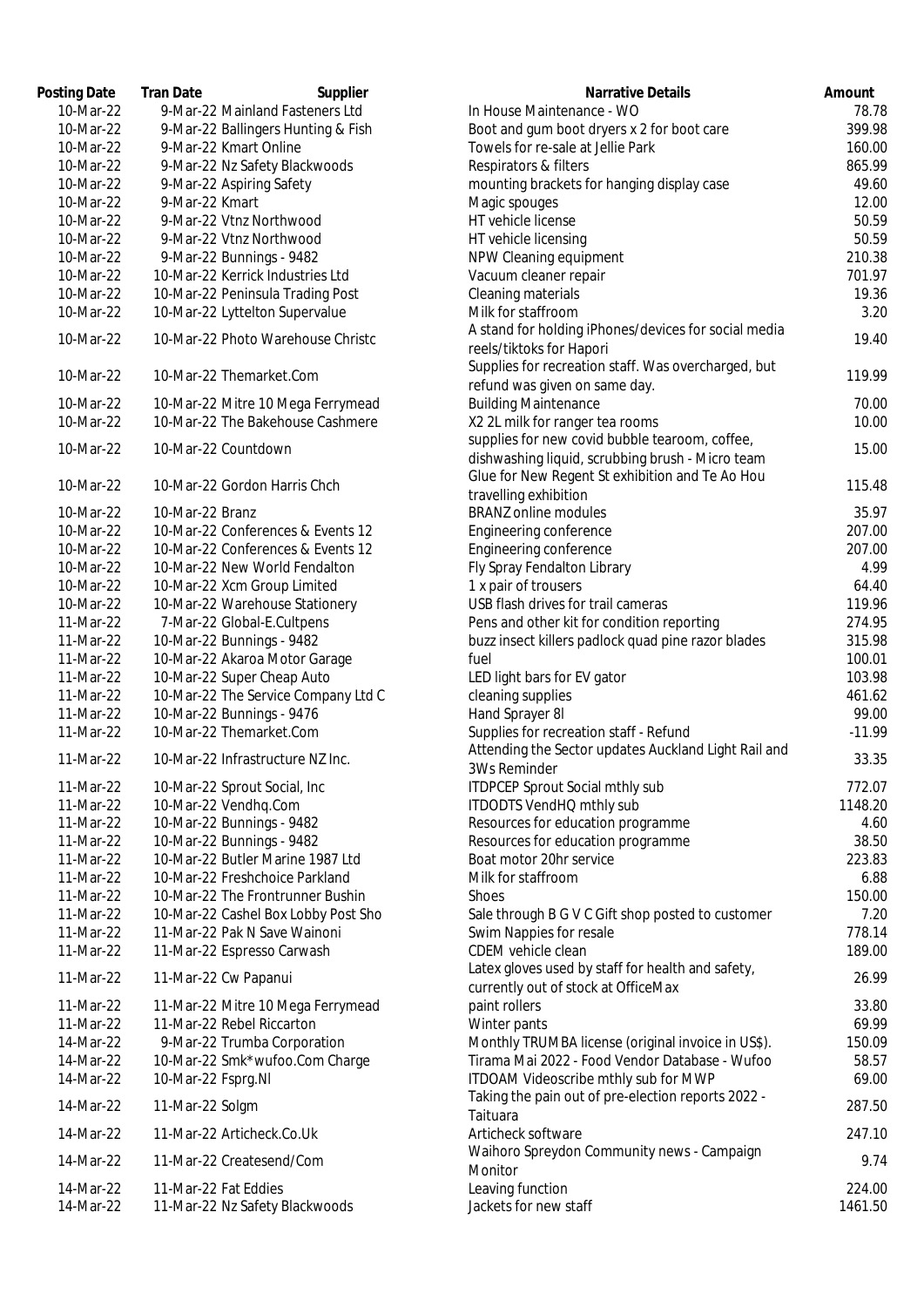| Posting Date | <b>Tran Date</b><br>Supplier        | <b>Narrative Details</b>                                       | Amount   |
|--------------|-------------------------------------|----------------------------------------------------------------|----------|
| 14-Mar-22    | 11-Mar-22 Pearsons 2018 Limited     | potting mix                                                    | 84.00    |
| 14-Mar-22    | 11-Mar-22 Saturdays Cafe            | hot drinks for sunrise soak                                    | 70.00    |
| 14-Mar-22    | 11-Mar-22 Countdown                 | hot drink vouchers for sunrise soak                            | 105.60   |
| 14-Mar-22    | 11-Mar-22 New World Halswell        | <b>RATS Tests</b>                                              | 65.98    |
| 14-Mar-22    | 11-Mar-22 Pak N Save Hornby         | <b>RATS Tests</b>                                              | 65.98    |
| 14-Mar-22    | 11-Mar-22 Kathmandu Tower Junctn    | Work pants                                                     | 152.98   |
| 14-Mar-22    | 12-Mar-22 Cwh South City Sc         | Sunscreen and hand sanitizer for Dallington Landing<br>Opening | 32.98    |
| 14-Mar-22    | 13-Mar-22 Bp Connect Marshlands     | Fuel & Car wash - Hirepool Vehicle                             | 159.17   |
| 14-Mar-22    | 13-Mar-22 Bunnings - 9482           | <b>Community Tools for Volunteer Groups</b>                    | 158.00   |
| 14-Mar-22    | 13-Mar-22 Calendly                  | Calendly - Swimsmart                                           | 80.93    |
| 14-Mar-22    | 14-Mar-22 Ross Galt Lock And Alar   | Lock supplies                                                  | 22.50    |
| 14-Mar-22    | 14-Mar-22 Z Bryndwr                 | fuel for ride on mower, leaf sucker and water blaster          | 86.79    |
| 14-Mar-22    | 14-Mar-22 Wet & Forget Christchur   | Hitman 2L, Twinpack                                            | 110.00   |
| 14-Mar-22    | 14-Mar-22 Nz Candle Supplies        | Smells for smell machine                                       | 66.55    |
| 14-Mar-22    | 14-Mar-22 Placemakers Riccarton     | Hoses and fittings purchased for the shelter                   | 163.14   |
| 14-Mar-22    | 14-Mar-22 Four Square Akaroa        | tea, coffee, milk, cleaning products                           | 63.20    |
| 14-Mar-22    | 14-Mar-22 Rubber Monkey Sales       | Recorders for oral history and podcasting - field use.         | 655.75   |
| 14-Mar-22    | 14-Mar-22 Nzra                      | Banners for Pool Side - Please Watch Me                        | 500.00   |
| 15-Mar-22    | 13-Mar-22 Createsend/Com            | Campaign Monitor Banks Peninsula Roading update                | 8.41     |
| 15-Mar-22    | 14-Mar-22 Bunnings - 9476           | Credit Voucher Bunnings - 9476                                 | $-24.50$ |
| 15-Mar-22    | 14-Mar-22 Bunnings - 9476           | CD50 + colour to stain seats                                   | 178.00   |
| 15-Mar-22    | 14-Mar-22 Mitre 10 Beckenham        | Dowel for floor repair in Sutton and Ravenscar galleries       | 9.30     |
| 15-Mar-22    | 14-Mar-22 Para Rubber Christchur    | Soundproofing material for plant room                          | 1769.31  |
| 15-Mar-22    | 14-Mar-22 Bunnings - 9476           | Tie down 1.20m, Tape white std 5pk                             | 20.53    |
| 15-Mar-22    | 14-Mar-22 Bunnings - 9476           | Mallet Rubber x1, Mullet Rubber x9                             | 142.31   |
| 15-Mar-22    | 14-Mar-22 Bunnings - 9482           | measuring jugs 4 herbicide                                     | 6.85     |
| 15-Mar-22    | 14-Mar-22 Rex Wheels & Castors      | new castors for events bar                                     | 263.10   |
| 15-Mar-22    | 14-Mar-22 Wilson Parking            | Parking to pick up new phone from civic building               | 2.60     |
| 15-Mar-22    | 14-Mar-22 Ballingers Hunting & Fish | GPS for marking fence boundary and other ccc assets            | 879.99   |
|              |                                     | plus other ccc operations                                      |          |
| 15-Mar-22    | 14-Mar-22 The Museum Store          | Pounamu pendant to be presented by the Mayor -                 | 199.00   |
|              |                                     | completion of Peace Walk                                       |          |
| 15-Mar-22    | 14-Mar-22 The Warehouse 128         | Pad lock for trailer                                           | 25.00    |
| 15-Mar-22    | 14-Mar-22 Rebel Sport Hornby        | Work pants                                                     | 79.99    |
| 15-Mar-22    | 14-Mar-22 Paramount Pools & Spas    | replacement pool brush for broken one                          | 34.32    |
| 15-Mar-22    | 15-Mar-22 Mitre 10 Mega Ferrymead   | <b>IE&amp;C Tools</b>                                          | 146.20   |
| 15-Mar-22    | 15-Mar-22 Mitre 10 Beckenham        | Glue to fix handle on events trailer                           | 11.21    |
| 15-Mar-22    | 15-Mar-22 Thode Knife & Saw Ltd     | Guillotine blade sharpen                                       | 95.98    |
| 15-Mar-22    | 15-Mar-22 Mitre 10 Mega Hornby      | Hose connectors, Cemeteries team purchase.                     | 69.95    |
| 15-Mar-22    | 15-Mar-22 Nzrc Chch Sc              | Battery replacement for AED in Parklands Library               | 626.75   |
| 15-Mar-22    | 15-Mar-22 Free Parking              | SPSR ForwardWorks domain                                       | 58.73    |
| 15-Mar-22    | 15-Mar-22 Warehouse Stationery      | New Regent St exhibition                                       | 34.46    |
| 15-Mar-22    | 15-Mar-22 Ross Galt Lock And Alar   | Repairs and changes to door locks - Pool First Aid and<br>GF   | 180.00   |
| 15-Mar-22    | 15-Mar-22 New World Prestons        | Milk for re sale in the shop                                   | 31.38    |
| 15-Mar-22    | 15-Mar-22 Briscoes Papanui          | Hot water urn                                                  | 229.99   |
| 15-Mar-22    | 15-Mar-22 Mama Lulu Limited         | Giftware for resale in B G V C Gift shop                       | 715.79   |
| 16-Mar-22    | 14-Mar-22 Project Mgmt Institute    | Project Management Institute membership renewal.               | 242.39   |
| 16-Mar-22    | 14-Mar-22 Barcode Products Limit    | Barcode adhesive stickers or B G V C Gift shop                 | 229.43   |
| 16-Mar-22    | 15-Mar-22 Phone Zone South City     | Phone case                                                     | 71.34    |
| 16-Mar-22    | 15-Mar-22 The Kitchen Cafe          | Catering for farewell as per Council Exit Policy               | 120.00   |
| 16-Mar-22    | 15-Mar-22 Mulford Plastics (Nz      | Locker repair at hot pools                                     | 211.59   |
| 16-Mar-22    | 15-Mar-22 Para Rubber Christchur    | Sound insulation for pioneer plant room                        | 415.84   |
| 16-Mar-22    | 15-Mar-22 Akaroa Motor Garage       | fuel                                                           | 160.73   |
| 16-Mar-22    | 15-Mar-22 Createsend/Com            | Campaign Monitor - Walk or Wheel Wednesday                     | 8.07     |
| 16-Mar-22    | 15-Mar-22 Createsend/Com            | Campaign Monitor - Performing Arts Precinct                    | 11.05    |
| 16-Mar-22    | 15-Mar-22 Stihl Shop Fosters        | generator repair                                               | 357.67   |
| 16-Mar-22    | 15-Mar-22 Stihl Shop Northwood      | parts for scrub bar                                            | 249.01   |
| 16-Mar-22    | 15-Mar-22 Saturdays Cafe            | hot drinks for sunrise soak                                    | 105.00   |
|              |                                     |                                                                |          |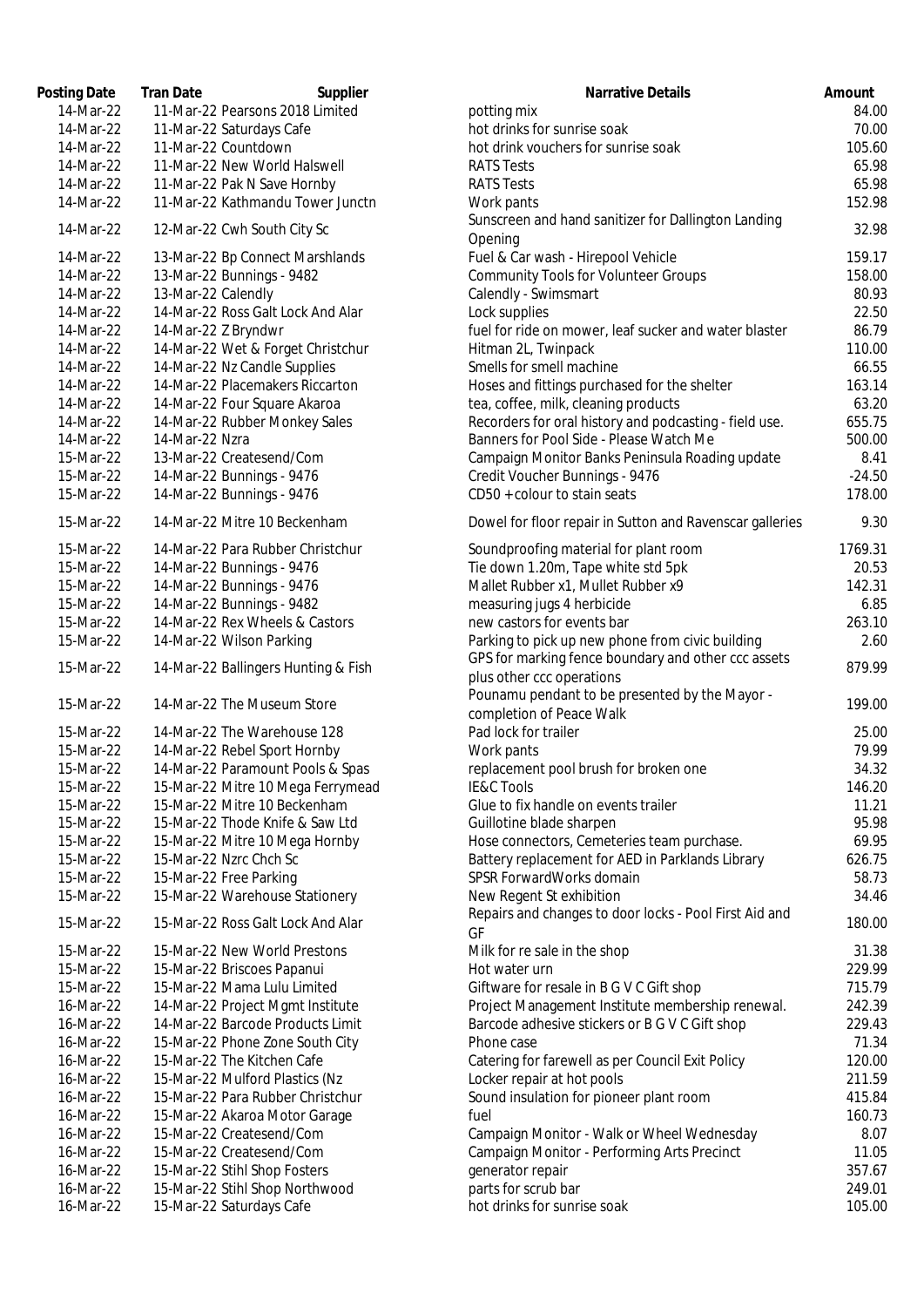| Posting Date           | Tran Date<br>Supplier                                                    | Narrative Details                                                                                      |
|------------------------|--------------------------------------------------------------------------|--------------------------------------------------------------------------------------------------------|
| 16-Mar-22              | 15-Mar-22 Bunnings - 9482                                                | Marker pens for inventory                                                                              |
| 16-Mar-22              | 15-Mar-22 Crisp                                                          | Animal area, green for rabbits and pig and birds                                                       |
| 16-Mar-22              | 15-Mar-22 Napa Auto Parts                                                | Remote battery for Parklands Library cafe roller door                                                  |
| 16-Mar-22              | 15-Mar-22 Kennards Hire NZ Ltd                                           | Hagley Oval Plug repairs                                                                               |
| 16-Mar-22              | 15-Mar-22 Kerridge Group (2020)                                          | Giftware for resale in B G V C Gift shop                                                               |
| 16-Mar-22              | 15-Mar-22 Onemum Books                                                   | Books for resale in B G V C Gift shop                                                                  |
| 16-Mar-22              | 15-Mar-22 Jae Services Christchurch                                      | Cleaning of Function Room carpet                                                                       |
| 16-Mar-22              | 16-Mar-22 Caltex Hornby                                                  | Milk for Hornby staff kitchen.                                                                         |
| 16-Mar-22              | 16-Mar-22 Four Square Akaroa                                             | Milk                                                                                                   |
| 16-Mar-22              | 16-Mar-22 Four Square Akaroa                                             | Staff consumables covers 3 plus months                                                                 |
| 16-Mar-22              | 16-Mar-22 Mitre 10 Mega Hornby                                           | Credit Voucher Mitre 10 Mega Hornby                                                                    |
| 16-Mar-22              | 16-Mar-22 Mitre 10 Mega Hornby                                           | plants for Curators House vegetable gardens                                                            |
| 16-Mar-22              | 16-Mar-22 Mitre 10 Beckenham                                             | Materials for staining macrocarpa sculpture in<br>Upritchard exhibition                                |
| 16-Mar-22              | 16-Mar-22 Jaycar Pty Ltd                                                 | Sound meter                                                                                            |
| 16-Mar-22              | 16-Mar-22 Countdown                                                      | Paper cups for Water Fountain at Reception TPTL                                                        |
| 16-Mar-22              | 16-Mar-22 Pak N Save Moorhouse                                           | dishwasher powder halls city wide<br>Pneumatic air tube to replace failing existing airlines -         |
| 16-Mar-22              | 16-Mar-22 Norgren Ltd                                                    | excess is kept as spare for more air tubes                                                             |
| 16-Mar-22              | 16-Mar-22 Mitre 10 Mega Ferrymead                                        | Te Ao Hou exhibition materials                                                                         |
| 16-Mar-22<br>17-Mar-22 | 16-Mar-22 Pest Control Research<br>15-Mar-22 Sp * Goodnature             | lure stuff to catch animals around park area<br>gear for pest animal control pre feed lure and caniste |
|                        |                                                                          |                                                                                                        |
| 17-Mar-22              | 16-Mar-22 Bunnings - 9476                                                | batteries for gate counters and plants for Curators<br>House Vegetable garden                          |
| 17-Mar-22              | 16-Mar-22 Createsend/Com                                                 | Campaign Monitor - Waste water treatment plant                                                         |
| 17-Mar-22              | 16-Mar-22 Nz Safety Blackwoods                                           | 3W Quality & Compliance - PPE - boots                                                                  |
| 17-Mar-22              | 16-Mar-22 Bunnings - 9476                                                | Dymark spray&mark, Padbolt150mm L/SHT                                                                  |
| 17-Mar-22              | 16-Mar-22 Tower Junction                                                 | PO box rental                                                                                          |
| 17-Mar-22              | 16-Mar-22 Createsend/Com                                                 | Francis Upritchard email invitation distribution list 1                                                |
| 17-Mar-22              | 16-Mar-22 Createsend/Com                                                 | Francis Upritchard email invitation distribution list 2                                                |
| 17-Mar-22              | 16-Mar-22 Repco                                                          | Roof bars for flasher lights JR and RH<br>plastic cards for the Zebra Card Printer at Graham           |
| 17-Mar-22              | 16-Mar-22 Lanyards Nz                                                    | Condon                                                                                                 |
| 17-Mar-22              | 16-Mar-22 Lanyards Nz                                                    | Ribbons for the Zebra Card Printer at Graham Condor                                                    |
| 17-Mar-22              | 16-Mar-22 Nz Safety Blackwoods                                           | Replacement stolen fuel containers (x 3)                                                               |
| 17-Mar-22              | 16-Mar-22 We Love Local                                                  | bereavement koha                                                                                       |
| 17-Mar-22              | 16-Mar-22 Fuel Rescue                                                    | Fuel rescue for rubbish truck due to wrong fuel being<br>put in                                        |
| 17-Mar-22              | 16-Mar-22 Bp Connect Hoon Hay                                            | Payment for Chorus box                                                                                 |
| 17-Mar-22              | 16-Mar-22 Bunnings - 9532 Chch Arpt                                      | Fluro marker paint, light bulb                                                                         |
| 17-Mar-22              | 16-Mar-22 Ballingers Hunting & Fish                                      | Neoprene waders for Styx                                                                               |
| 17-Mar-22              | 17-Mar-22 Pak N Save Moorhouse                                           | Vacuum bags for camp                                                                                   |
| 17-Mar-22              | 17-Mar-22 The Warehouse 175                                              | Kettle for cabin 1                                                                                     |
| 17-Mar-22              | 17-Mar-22 Warehouse Stationery                                           | Lamination sheets for office.                                                                          |
| 17-Mar-22              | 17-Mar-22 Mitre 10 Beckenham                                             | Moss /lichen treatment for camp                                                                        |
| 17-Mar-22              | 17-Mar-22 Canterbury Museum                                              | IMage reproduction fee                                                                                 |
| 18-Mar-22              | 16-Mar-22 Axure Software                                                 | ITDPCEP axure mthly sub                                                                                |
| 18-Mar-22              | 16-Mar-22 Swiftype.Com                                                   | ITDPCEP swiftype mthly sub                                                                             |
| 18-Mar-22              | 16-Mar-22 Paypal *corporatepr                                            | Boat registration stickers                                                                             |
| 18-Mar-22              | 17-Mar-22 Magnets And Print                                              | Wristbands for under 8's at te pou toetoe                                                              |
| 18-Mar-22              | 17-Mar-22 Akaroa Motor Garage                                            | fuel                                                                                                   |
| 18-Mar-22              | 17-Mar-22 Akaroa Motor Garage                                            | fuel                                                                                                   |
| 18-Mar-22              | 17-Mar-22 Bunnings - 9482                                                | bugle screws and driver                                                                                |
| 18-Mar-22              | 17-Mar-22 Bunnings - 9482                                                | General goods                                                                                          |
|                        |                                                                          | In House Maintenance - WO                                                                              |
| 18-Mar-22              | 17-Mar-22 Machineryhouse Chch                                            |                                                                                                        |
| 18-Mar-22<br>18-Mar-22 | 17-Mar-22 Ross Galt Lock And Alar<br>17-Mar-22 Spectrum Lighting & Sound | Repairs to Door locks<br>Trace fault at Cowles stadium - Main scoreboard wirir                         |
|                        |                                                                          |                                                                                                        |
| 18-Mar-22              | 18-Mar-22 Topmaq I0184 Internet                                          | Equipment IE &C                                                                                        |

| Posting Date | <b>Tran Date</b><br>Supplier        | <b>Narrative Details</b>                                                      | Amount   |
|--------------|-------------------------------------|-------------------------------------------------------------------------------|----------|
| 16-Mar-22    | 15-Mar-22 Bunnings - 9482           | Marker pens for inventory                                                     | 23.96    |
| 16-Mar-22    | 15-Mar-22 Crisp                     | Animal area, green for rabbits and pig and birds                              | 37.91    |
| 16-Mar-22    | 15-Mar-22 Napa Auto Parts           | Remote battery for Parklands Library cafe roller door                         | 7.99     |
| 16-Mar-22    | 15-Mar-22 Kennards Hire NZ Ltd      | Hagley Oval Plug repairs                                                      | 227.00   |
| 16-Mar-22    | 15-Mar-22 Kerridge Group (2020)     | Giftware for resale in B G V C Gift shop                                      | 9.65     |
| 16-Mar-22    | 15-Mar-22 Onemum Books              | Books for resale in B G V C Gift shop                                         | 437.00   |
| 16-Mar-22    | 15-Mar-22 Jae Services Christchurch | Cleaning of Function Room carpet                                              | 620.01   |
| 16-Mar-22    | 16-Mar-22 Caltex Hornby             | Milk for Hornby staff kitchen.                                                | 8.90     |
| 16-Mar-22    | 16-Mar-22 Four Square Akaroa        | <b>Milk</b>                                                                   | 3.49     |
| 16-Mar-22    | 16-Mar-22 Four Square Akaroa        | Staff consumables covers 3 plus months                                        | 75.40    |
| 16-Mar-22    | 16-Mar-22 Mitre 10 Mega Hornby      | Credit Voucher Mitre 10 Mega Hornby                                           | $-98.12$ |
| 16-Mar-22    | 16-Mar-22 Mitre 10 Mega Hornby      | plants for Curators House vegetable gardens                                   | 98.12    |
| 16-Mar-22    | 16-Mar-22 Mitre 10 Beckenham        | Materials for staining macrocarpa sculpture in<br>Upritchard exhibition       | 34.96    |
| 16-Mar-22    | 16-Mar-22 Jaycar Pty Ltd            | Sound meter                                                                   | 159.00   |
| 16-Mar-22    | 16-Mar-22 Countdown                 | Paper cups for Water Fountain at Reception TPTL                               | 8.00     |
| 16-Mar-22    | 16-Mar-22 Pak N Save Moorhouse      | dishwasher powder halls city wide                                             | 29.97    |
| 16-Mar-22    | 16-Mar-22 Norgren Ltd               | Pneumatic air tube to replace failing existing airlines -                     | 368.44   |
| 16-Mar-22    | 16-Mar-22 Mitre 10 Mega Ferrymead   | excess is kept as spare for more air tubes<br>Te Ao Hou exhibition materials  | 80.49    |
| 16-Mar-22    | 16-Mar-22 Pest Control Research     | lure stuff to catch animals around park area                                  | 453.35   |
| 17-Mar-22    | 15-Mar-22 Sp * Goodnature           | gear for pest animal control pre feed lure and canister                       | 124.95   |
| 17-Mar-22    | 16-Mar-22 Bunnings - 9476           | batteries for gate counters and plants for Curators<br>House Vegetable garden | 84.13    |
| 17-Mar-22    | 16-Mar-22 Createsend/Com            | Campaign Monitor - Waste water treatment plant                                | 7.59     |
| 17-Mar-22    | 16-Mar-22 Nz Safety Blackwoods      | 3W Quality & Compliance - PPE - boots                                         | 225.56   |
| 17-Mar-22    | 16-Mar-22 Bunnings - 9476           | Dymark spray&mark, Padbolt150mm L/SHT                                         | 130.04   |
| 17-Mar-22    | 16-Mar-22 Tower Junction            | PO box rental                                                                 | 215.00   |
| 17-Mar-22    | 16-Mar-22 Createsend/Com            | Francis Upritchard email invitation distribution list 1                       | 7.15     |
| 17-Mar-22    | 16-Mar-22 Createsend/Com            | Francis Upritchard email invitation distribution list 2                       | 7.63     |
| 17-Mar-22    |                                     | Roof bars for flasher lights JR and RH                                        | 1064.00  |
|              | 16-Mar-22 Repco                     | plastic cards for the Zebra Card Printer at Graham                            |          |
| 17-Mar-22    | 16-Mar-22 Lanyards Nz               | Condon                                                                        | 118.17   |
| 17-Mar-22    | 16-Mar-22 Lanyards Nz               | Ribbons for the Zebra Card Printer at Graham Condon                           | 1000.00  |
| 17-Mar-22    | 16-Mar-22 Nz Safety Blackwoods      | Replacement stolen fuel containers (x 3)                                      | 122.31   |
| 17-Mar-22    | 16-Mar-22 We Love Local             | bereavement koha                                                              | 82.40    |
| 17-Mar-22    | 16-Mar-22 Fuel Rescue               | Fuel rescue for rubbish truck due to wrong fuel being<br>put in               | 300.00   |
| 17-Mar-22    | 16-Mar-22 Bp Connect Hoon Hay       | Payment for Chorus box                                                        | 405.95   |
| 17-Mar-22    | 16-Mar-22 Bunnings - 9532 Chch Arpt | Fluro marker paint, light bulb                                                | 125.90   |
| 17-Mar-22    | 16-Mar-22 Ballingers Hunting & Fish | Neoprene waders for Styx                                                      | 299.99   |
| 17-Mar-22    | 17-Mar-22 Pak N Save Moorhouse      | Vacuum bags for camp                                                          | 10.79    |
| 17-Mar-22    | 17-Mar-22 The Warehouse 175         | Kettle for cabin 1                                                            | 30.00    |
| 17-Mar-22    | 17-Mar-22 Warehouse Stationery      | Lamination sheets for office.                                                 | 39.99    |
| 17-Mar-22    | 17-Mar-22 Mitre 10 Beckenham        | Moss /lichen treatment for camp                                               | 55.96    |
| 17-Mar-22    | 17-Mar-22 Canterbury Museum         | IMage reproduction fee                                                        | 20.00    |
| 18-Mar-22    | 16-Mar-22 Axure Software            | ITDPCEP axure mthly sub                                                       | 148.67   |
| 18-Mar-22    | 16-Mar-22 Swiftype.Com              | ITDPCEP swiftype mthly sub                                                    | 423.26   |
| 18-Mar-22    | 16-Mar-22 Paypal *corporatepr       | Boat registration stickers                                                    | 132.40   |
| 18-Mar-22    | 17-Mar-22 Magnets And Print         | Wristbands for under 8's at te pou toetoe                                     | 968.86   |
| 18-Mar-22    | 17-Mar-22 Akaroa Motor Garage       | fuel                                                                          | 57.26    |
| 18-Mar-22    | 17-Mar-22 Akaroa Motor Garage       | fuel                                                                          | 100.32   |
| 18-Mar-22    | 17-Mar-22 Bunnings - 9482           | bugle screws and driver                                                       | 20.48    |
| 18-Mar-22    | 17-Mar-22 Bunnings - 9482           | General goods                                                                 | 91.00    |
| 18-Mar-22    | 17-Mar-22 Machineryhouse Chch       | In House Maintenance - WO                                                     | 288.00   |
| 18-Mar-22    | 17-Mar-22 Ross Galt Lock And Alar   | Repairs to Door locks                                                         | 180.00   |
|              |                                     |                                                                               |          |
| 18-Mar-22    | 17-Mar-22 Spectrum Lighting & Sound | Trace fault at Cowles stadium - Main scoreboard wiring                        | 454.25   |
| 18-Mar-22    | 18-Mar-22 Topmaq I0184 Internet     | Equipment IE &C                                                               | 169.59   |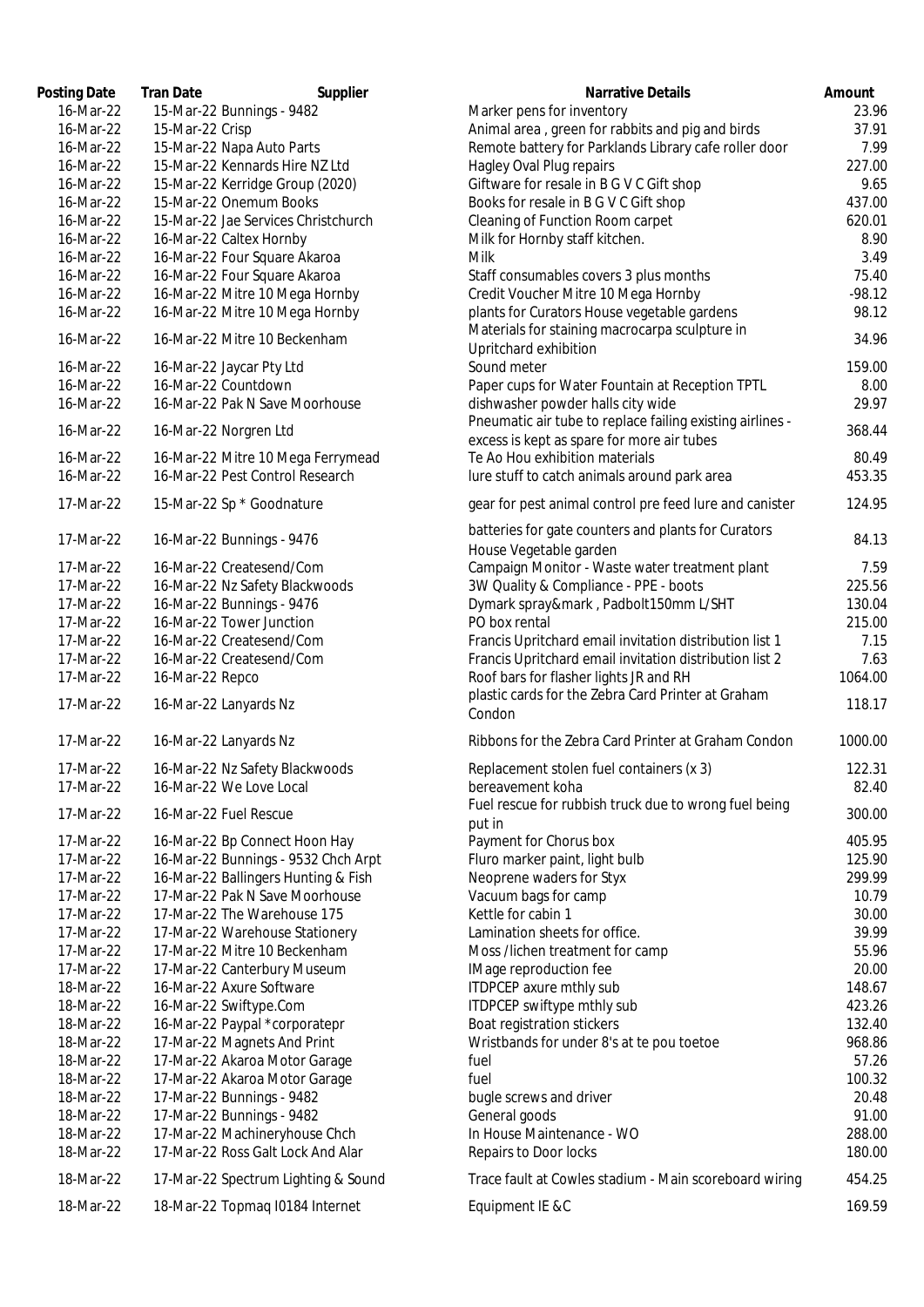| Posting Date<br>18-Mar-22 | <b>Tran Date</b><br>18-Mar-22 Mitre 10 Beckenham | Supplier<br><b>Narrative Details</b><br>External Door Handle for CCC Staff                          | Amount<br>17.90 |
|---------------------------|--------------------------------------------------|-----------------------------------------------------------------------------------------------------|-----------------|
| 18-Mar-22                 | 18-Mar-22 Ross Galt Lock And Alar                | Safe for Lichfield st staff onsite - extra keys for parking                                         | 505.00          |
|                           |                                                  | staff                                                                                               |                 |
| 18-Mar-22                 | 18-Mar-22 Freshchoice City Mkt                   | Farewell morning tea for staff - two-five years.                                                    | 139.98          |
| 18-Mar-22                 | 18-Mar-22 Pgg Wrightson Chch                     | Summer staff winter jerseys                                                                         | 657.00          |
| 18-Mar-22                 | 18-Mar-22 Lamp Specialists                       | <b>Black Blue UV tubes</b>                                                                          | 68.31           |
| 18-Mar-22                 | 18-Mar-22 Wheelchair Services                    | Completed Annual Service on Hoist by Main Pool,<br>Ceiling Hoist, Pool and Spa Hoist, and Riser Bed | 513.38          |
| 18-Mar-22                 | 18-Mar-22 Trailcom Christchurch                  | NPW Toe ball for Gator.                                                                             | 93.86           |
| 18-Mar-22                 | 18-Mar-22 Mitre 10 Mega Hornby                   | Hagley Oval Tools for ground plugs repair                                                           | 130.95          |
| 21-Mar-22                 | 17-Mar-22 Officemax                              | Gloves and stationary                                                                               | 407.61          |
| 21-Mar-22                 | 17-Mar-22 Zoom.Us 888-799-9666                   | ITDODTS zoom mthly sub                                                                              | 497.64          |
| 21-Mar-22                 | 18-Mar-22 Mbie Min Business Inn                  | For PPSR search (MBIE)                                                                              | 2.30            |
| 21-Mar-22                 | 18-Mar-22 Kevin Daly Mowers Ltd                  | repairs to Billy Goat blower plant no 3237                                                          | 148.00          |
| 21-Mar-22                 | 18-Mar-22 Bunnings Online 2                      | Flocculent for filters                                                                              | 45.00           |
| 21-Mar-22                 | 18-Mar-22 Super Cheap Auto                       | Lights for Gator                                                                                    | 52.99           |
| 21-Mar-22                 | 18-Mar-22 Pb Tech Online 09 5269200              | Speaker for office                                                                                  | 121.97          |
| 21-Mar-22                 | 18-Mar-22 Createsend/Com                         | Campaign monitor fendalton waimair community news                                                   | 10.26           |
|                           |                                                  |                                                                                                     |                 |
| 21-Mar-22                 | 18-Mar-22 Handling Equipment Canter              | Recertification of height safety equipment and new self                                             | 1712.27         |
|                           |                                                  | rescue device for working at height.                                                                |                 |
| 21-Mar-22                 | 18-Mar-22 The Service Company Ltd C              | cleaning supplies                                                                                   | 485.66          |
| 21-Mar-22                 | 18-Mar-22 Calendly                               | monthly calendly subscription                                                                       | 45.01           |
| 21-Mar-22<br>21-Mar-22    | 18-Mar-22 Calendly<br>18-Mar-22 Calendly         | monthly calendly subscription<br>monthly calendly subscription                                      | 67.52<br>90.02  |
| 21-Mar-22                 | 18-Mar-22 Calendly                               | monthly calendly subscription                                                                       | 135.03          |
| 21-Mar-22                 | 18-Mar-22 Freshchoice Parkland                   | volunteer support Travis wetland trust                                                              | 47.63           |
| 21-Mar-22                 | 18-Mar-22 Para Rubber Christchur                 | foam sealer for Hayward crate lids                                                                  | 109.95          |
| 21-Mar-22                 | 18-Mar-22 City Art Framing                       | Repairs to Immigrant journeys exhibition                                                            | 91.08           |
|                           |                                                  | Hanging tabs to rehang Immigrant journeys exhibition                                                |                 |
| 21-Mar-22                 | 18-Mar-22 Warehouse Stationery                   | after it fell down                                                                                  | 158.00          |
| 21-Mar-22                 | 18-Mar-22 Blacks Fasteners                       | Fixings for Francis Upritchard display case installation                                            | 37.31           |
| 21-Mar-22                 | 18-Mar-22 Hilti (New Zealand)                    | Adhesives and application equipment for Francis                                                     | 765.44          |
|                           |                                                  | Upritchard display case installation                                                                |                 |
| 21-Mar-22                 | 18-Mar-22 Kmart Online                           | 20 x iPhone 11 cases to use while delayed stock arrives                                             | 107.50          |
|                           |                                                  | from China                                                                                          |                 |
| 21-Mar-22                 | 18-Mar-22 Brian Ford Engineering                 | Steel pin for trailer jockey wheel                                                                  | 10.00           |
| 21-Mar-22                 | 18-Mar-22 Bunnings - 9476                        | Hagley Oval padlock and chain                                                                       | 89.92           |
| 21-Mar-22                 | 18-Mar-22 179pin* White Moose                    | Giftware for resale in B G V C Gift shop                                                            | 624.11          |
| 21-Mar-22                 | 19-Mar-22 Unichem Prestons                       | rats tests                                                                                          | 189.99          |
| 21-Mar-22                 | 19-Mar-22 Bp Connect Marshlands                  | fuel                                                                                                | 582.76          |
| 21-Mar-22<br>21-Mar-22    | 19-Mar-22 Countdown<br>19-Mar-22 Dyers Road Itm  | Cleaning supplies<br>Timber for South ramp dune edging                                              | 35.10<br>978.70 |
|                           |                                                  | Classroom subscription for game creation software for                                               |                 |
| 21-Mar-22                 | 20-Mar-22 Gamefroot                              | STEAM Lab.                                                                                          | 28.00           |
|                           |                                                  | Wood to attach hooks to hang electric cords at                                                      |                 |
| 21-Mar-22                 | 20-Mar-22 Bunnings - 9476                        | volunteer training base                                                                             | 99.80           |
| 21-Mar-22                 | 20-Mar-22 Z Cashmere                             | X4 2L milk for ranger tea rooms                                                                     | 18.00           |
| 21-Mar-22                 | 20-Mar-22 Spotify P1a6c7c9e8                     | facility music                                                                                      | 22.50           |
| 21-Mar-22                 | 20-Mar-22 Jotform Inc.                           | H&S Reporting Tool for Contractors                                                                  | 28.30           |
| 21-Mar-22                 | 21-Mar-22 Stuff Ps Recurring                     | Stuff Subscription - media team                                                                     | 147.34          |
| 21-Mar-22                 | 21-Mar-22 Stuff Ps Recurring                     | <b>Stuff Subscription</b>                                                                           | 149.06          |
| 21-Mar-22                 | 21-Mar-22 Stuff Ps Recurring                     | The Press subscription for CAG Library archives                                                     | 73.23           |
| 21-Mar-22                 | 21-Mar-22 Mitre 10 Mega Ferrymead                | In House Maintenance - WO                                                                           | 77.46           |
| 21-Mar-22                 | 21-Mar-22 Wet & Forget Christchur                | Hagley Oval spray                                                                                   | 110.00          |
| 22-Mar-22                 | 20-Mar-22 Createsend/Com                         | Campaign Monitor - Colombo Street cycleway<br>Face Book promotion for the film Women Art            | 10.45           |
| 22-Mar-22                 | 20-Mar-22 Facebk *9ep8lcpbt2                     | Revolution and for the talk on The Atlas of Anti-                                                   | 50.00           |
|                           |                                                  | Taxonomies public programme events.                                                                 |                 |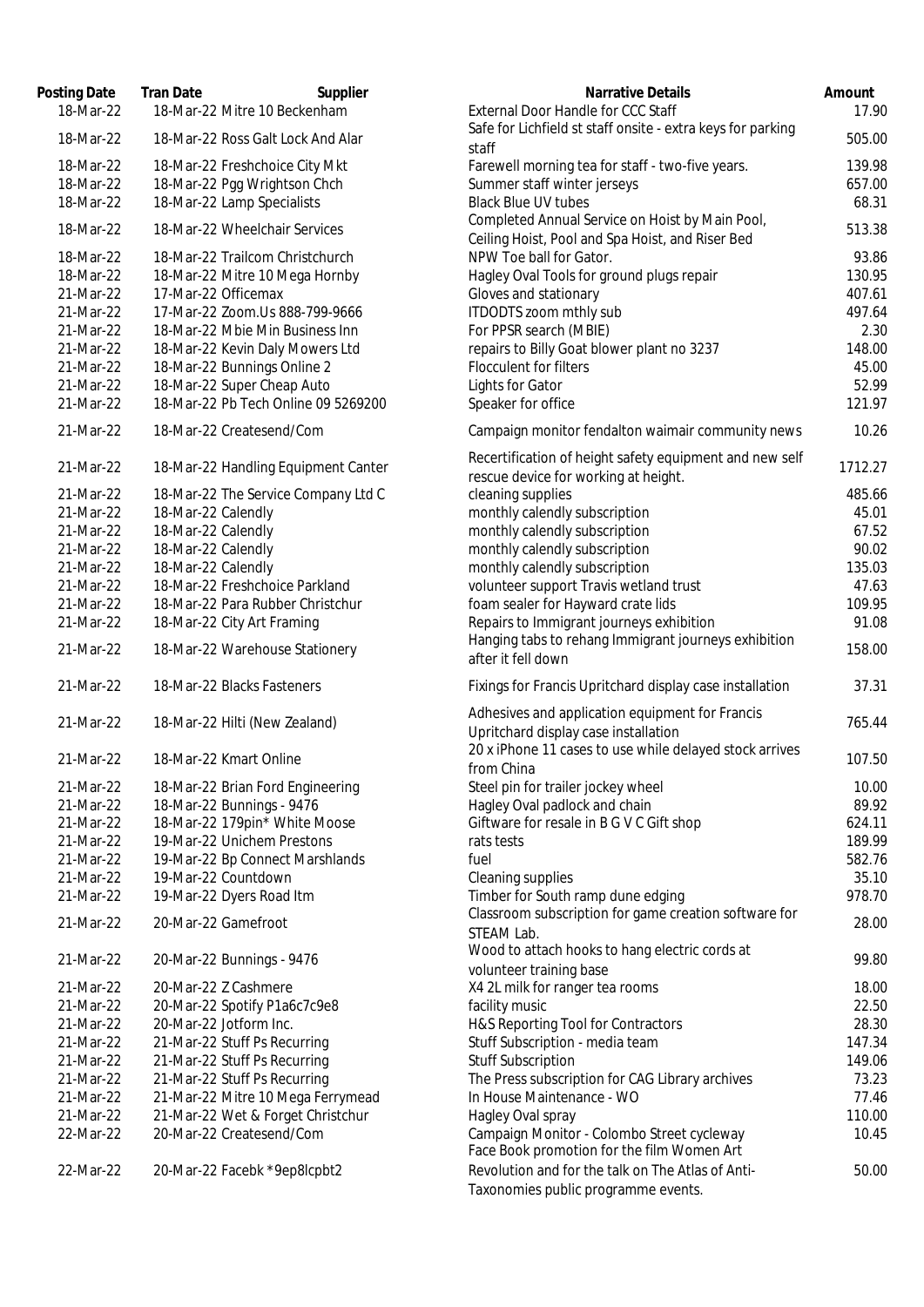| Posting Date           | <b>Tran Date</b>                                                  | Supplier | <b>Narrative Details</b>                                                                        |
|------------------------|-------------------------------------------------------------------|----------|-------------------------------------------------------------------------------------------------|
| 22-Mar-22              | 20-Mar-22 Createsend/Com                                          |          | Campaign Monitor mailout fee for Te Puna Waiora                                                 |
|                        |                                                                   |          | closing event                                                                                   |
| 22-Mar-22              | 21-Mar-22 Bunnings - 9476                                         |          | Hardware supplies                                                                               |
| 22-Mar-22              | 21-Mar-22 Shirley Post Centre Plus                                |          | Postage bags for postings of Covid-19 outreach cards to<br>the member of Waitai Coastal-Burwood |
| 22-Mar-22              | 21-Mar-22 Voyager Internet Ltd                                    |          | <b>Bulletin messaging for RTs</b>                                                               |
| 22-Mar-22              | 21-Mar-22 Saecowilson - Christch                                  |          | In House Maintenance                                                                            |
|                        |                                                                   |          | Campaign Monitor mailout fee for Francis Upritchard                                             |
| 22-Mar-22              | 21-Mar-22 Createsend/Com                                          |          | invite update                                                                                   |
| 22-Mar-22              | 21-Mar-22 Pb Technologies Christchu                               |          | Headset for PA, req different for H&S reasons.                                                  |
| 22-Mar-22              | 21-Mar-22 The Service Company Ltd C                               |          | Cleaning supplies, spray bottles disinfectant                                                   |
| 22-Mar-22              | 21-Mar-22 Nz Safety Blackwoods                                    |          | Bib overalls, safety glasses                                                                    |
| 22-Mar-22              | 21-Mar-22 Bunnings - 9476                                         |          | Hagley Oval sprayer and glue.                                                                   |
| 22-Mar-22              | 22-Mar-22 Q Variety Store Palm                                    |          | Photo Frame for certificate of appreciation for a                                               |
|                        |                                                                   |          | member of the Brooklands Community                                                              |
| 22-Mar-22              | 22-Mar-22 Life Care Consultants Ltd                               |          | Health check for new employee<br>Voucher for the security guard to recognize his bravery        |
| 22-Mar-22              | 22-Mar-22 Countdown                                               |          | after an incident on site                                                                       |
|                        |                                                                   |          | sandpaper for workshop support - Charged Twice in                                               |
| 22-Mar-22              | 22-Mar-22 Topmaq C0184 Chch                                       |          | Error - Reimbursed at Civic 25/03/22                                                            |
| 22-Mar-22              | 22-Mar-22 Topmaq C0184 Chch                                       |          | pickup tool credit                                                                              |
| 22-Mar-22              | 22-Mar-22 Burwood Produce                                         |          | Barley for pig feed trap                                                                        |
|                        |                                                                   |          | AED Defib pads replacement for Te Hapua Halswell                                                |
| 23-Mar-22              | 20-Mar-22 Nz Red Cross                                            |          | Centre                                                                                          |
| 23-Mar-22              | 21-Mar-22 Cospaces                                                |          | Cospaces Renewal - Matariki/AfterSchool/Holiday                                                 |
|                        |                                                                   |          | Programme Use                                                                                   |
| 23-Mar-22              | 21-Mar-22 Officemax                                               |          | Guilotinne, used for office use and for flyers etc for the                                      |
|                        |                                                                   |          | community                                                                                       |
| 23-Mar-22              | 21-Mar-22 Action & Safety NZ Ltd                                  |          | Hi viz jackets kids                                                                             |
| 23-Mar-22              | 22-Mar-22 Nz Safety Blackwoods                                    |          | earmuffs                                                                                        |
| 23-Mar-22              | 22-Mar-22 Akaroa Motor Garage                                     |          | fuel                                                                                            |
| 23-Mar-22<br>23-Mar-22 | 22-Mar-22 Akaroa Motor Garage<br>22-Mar-22 Createsend/Com         |          | 9kg gas refill                                                                                  |
| 23-Mar-22              | 22-Mar-22 New World St Martins                                    |          | Campaign monitor - Naval point<br><b>Farewell Catering</b>                                      |
| 23-Mar-22              | 22-Mar-22 Outsider Mountain Sprt                                  |          | Work boots for Rangers.                                                                         |
| 23-Mar-22              | 22-Mar-22 Outsider Mountain Sprt                                  |          | Work boots for Rangers.                                                                         |
| 23-Mar-22              | 22-Mar-22 Kmart                                                   |          | First aid bags                                                                                  |
| 23-Mar-22              | 22-Mar-22 Brian Ford Engineering                                  |          | Trailor light                                                                                   |
| 23-Mar-22              | 22-Mar-22 New World Prestons                                      |          | Milk for BLFP                                                                                   |
| 23-Mar-22              | 22-Mar-22 Nz Safety Blackwoods                                    |          | Marker crayons                                                                                  |
| 23-Mar-22              | 22-Mar-22 Ballingers Hunting & Fish                               |          | Wet gear                                                                                        |
| 23-Mar-22              | 22-Mar-22 Nz Safety Blackwoods                                    |          | boots etc                                                                                       |
| 23-Mar-22              | 22-Mar-22 Cutnpaste Weed Gels                                     |          | Weed control paste                                                                              |
| 23-Mar-22              | 22-Mar-22 Rubber Monkey Sales                                     |          | Binoculars (replacements for stolen)                                                            |
| 23-Mar-22              | 22-Mar-22 Blacks Fasteners                                        |          | Bolts Francis Upritchard display cases                                                          |
| 23-Mar-22              | 22-Mar-22 Hilti (New Zealand)                                     |          | Adhesives for display case installation Francis                                                 |
|                        |                                                                   |          | Upritchard                                                                                      |
| 23-Mar-22<br>23-Mar-22 | 22-Mar-22 Alibaba.Com                                             |          | Phone chargers/screen protectors/casesiPhone<br>Car wash brush and cleaning sponge              |
| 23-Mar-22              | 22-Mar-22 Bunnings - 9482<br>22-Mar-22 Repco                      |          | LED lights replacement for port a loo                                                           |
| 23-Mar-22              | 22-Mar-22 Bunnings - 9532 Chch Arpt                               |          | 18V battery for J4N                                                                             |
|                        |                                                                   |          |                                                                                                 |
| 23-Mar-22              | 23-Mar-22 Mitre 10 Mega Papanui                                   |          | rakes machete safety glasses bed side lights spot lights                                        |
| 23-Mar-22              | 23-Mar-22 Mitre 10 Mega Ferrymead                                 |          | power jigsaw                                                                                    |
| 23-Mar-22              | 23-Mar-22 Warehouse Stationery                                    |          | Photo print                                                                                     |
| 23-Mar-22              | 23-Mar-22 Chargenet NZ Limited                                    |          | EV Charging invoice for Nissan leaf (Council owned)                                             |
| 23-Mar-22              | 23-Mar-22 Mitre 10 Mega Ferrymead                                 |          | torch kit and gas - micro team                                                                  |
| 23-Mar-22              | 23-Mar-22 Briscoes Chch Salisbury                                 |          | Bake and Grill - small bench top over for tea room                                              |
| 23-Mar-22              | 23-Mar-22 Mitre 10 Mega Ferrymead<br>23-Mar-22 Mitre 10 Beckenham |          | Spirit level                                                                                    |
| 23-Mar-22<br>23-Mar-22 | 23-Mar-22 Ross Galt Lock And Alar                                 |          | Storage bin<br><b>Combination locks for Naval Point</b>                                         |
|                        |                                                                   |          |                                                                                                 |

| Campaign Monitor mailout fee for Te Puna Waiora<br>22-Mar-22<br>20-Mar-22 Createsend/Com<br>closing event                                          | 7.78           |
|----------------------------------------------------------------------------------------------------------------------------------------------------|----------------|
|                                                                                                                                                    |                |
|                                                                                                                                                    |                |
| Hardware supplies<br>22-Mar-22<br>21-Mar-22 Bunnings - 9476                                                                                        | 130.42         |
| Postage bags for postings of Covid-19 outreach cards to<br>22-Mar-22<br>21-Mar-22 Shirley Post Centre Plus<br>the member of Waitai Coastal-Burwood | 27.00          |
| 22-Mar-22<br><b>Bulletin messaging for RTs</b><br>21-Mar-22 Voyager Internet Ltd                                                                   | 11.50          |
| 21-Mar-22 Saecowilson - Christch<br>22-Mar-22<br>In House Maintenance                                                                              | 28.20          |
| Campaign Monitor mailout fee for Francis Upritchard<br>22-Mar-22<br>21-Mar-22 Createsend/Com<br>invite update                                      | 7.41           |
| Headset for PA, req different for H&S reasons.<br>22-Mar-22<br>21-Mar-22 Pb Technologies Christchu                                                 | 78.99          |
| 22-Mar-22<br>21-Mar-22 The Service Company Ltd C<br>Cleaning supplies, spray bottles disinfectant                                                  | 176.73         |
| 22-Mar-22<br>21-Mar-22 Nz Safety Blackwoods<br>Bib overalls, safety glasses                                                                        | 297.40         |
| Hagley Oval sprayer and glue.<br>22-Mar-22<br>21-Mar-22 Bunnings - 9476                                                                            | 265.28         |
| Photo Frame for certificate of appreciation for a<br>22-Mar-22<br>22-Mar-22 Q Variety Store Palm<br>member of the Brooklands Community             | 43.81          |
| Health check for new employee<br>22-Mar-22<br>22-Mar-22 Life Care Consultants Ltd                                                                  | 301.88         |
| Voucher for the security guard to recognize his bravery<br>22-Mar-22<br>22-Mar-22 Countdown<br>after an incident on site                           | 55.95          |
| sandpaper for workshop support - Charged Twice in<br>22-Mar-22<br>22-Mar-22 Topmaq C0184 Chch                                                      | 11.94          |
| Error - Reimbursed at Civic 25/03/22                                                                                                               |                |
| 22-Mar-22<br>22-Mar-22 Topmaq C0184 Chch<br>pickup tool credit<br>22-Mar-22 Burwood Produce                                                        | 47.49<br>22.50 |
| Barley for pig feed trap<br>22-Mar-22<br>AED Defib pads replacement for Te Hapua Halswell                                                          |                |
| 23-Mar-22<br>20-Mar-22 Nz Red Cross<br>Centre                                                                                                      | 345.00         |
| Cospaces Renewal - Matariki/AfterSchool/Holiday<br>23-Mar-22<br>21-Mar-22 Cospaces                                                                 | 268.08         |
| Programme Use<br>Guilotinne, used for office use and for flyers etc for the                                                                        |                |
| 21-Mar-22 Officemax<br>23-Mar-22<br>community                                                                                                      | 136.85         |
| Hi viz jackets kids<br>23-Mar-22<br>21-Mar-22 Action & Safety NZ Ltd                                                                               | 139.85         |
| 23-Mar-22<br>22-Mar-22 Nz Safety Blackwoods<br>earmuffs                                                                                            | 67.73          |
| 22-Mar-22 Akaroa Motor Garage<br>fuel<br>23-Mar-22                                                                                                 | 170.08         |
| 9kg gas refill<br>22-Mar-22 Akaroa Motor Garage<br>23-Mar-22                                                                                       | 39.90          |
| 22-Mar-22 Createsend/Com<br>Campaign monitor - Naval point<br>23-Mar-22                                                                            | 7.96           |
| 23-Mar-22<br>22-Mar-22 New World St Martins<br><b>Farewell Catering</b>                                                                            | 78.00          |
| 23-Mar-22<br>Work boots for Rangers.<br>22-Mar-22 Outsider Mountain Sprt                                                                           | 745.20         |
| 22-Mar-22 Outsider Mountain Sprt<br>23-Mar-22<br>Work boots for Rangers.                                                                           | 745.20         |
| 22-Mar-22 Kmart<br>First aid bags<br>23-Mar-22                                                                                                     | 24.00          |
| 23-Mar-22<br>22-Mar-22 Brian Ford Engineering<br>Trailor light                                                                                     | 25.00          |
| 23-Mar-22<br>22-Mar-22 New World Prestons<br>Milk for BLFP                                                                                         | 3.79           |
| 22-Mar-22 Nz Safety Blackwoods<br>23-Mar-22<br>Marker crayons                                                                                      | 126.68         |
| 22-Mar-22 Ballingers Hunting & Fish<br>23-Mar-22<br>Wet gear                                                                                       | 279.98         |
| 22-Mar-22 Nz Safety Blackwoods<br>boots etc<br>23-Mar-22                                                                                           | 344.76         |
| 22-Mar-22 Cutnpaste Weed Gels<br>23-Mar-22<br>Weed control paste                                                                                   | 414.30         |
| 22-Mar-22 Rubber Monkey Sales<br>Binoculars (replacements for stolen)<br>23-Mar-22                                                                 | 434.86         |
| 22-Mar-22 Blacks Fasteners<br>Bolts Francis Upritchard display cases<br>23-Mar-22<br>Adhesives for display case installation Francis               | 7.79           |
| 23-Mar-22<br>22-Mar-22 Hilti (New Zealand)<br>Upritchard                                                                                           | 331.20         |
| Phone chargers/screen protectors/casesiPhone<br>23-Mar-22<br>22-Mar-22 Alibaba.Com                                                                 | 627.94         |
| Car wash brush and cleaning sponge<br>23-Mar-22<br>22-Mar-22 Bunnings - 9482                                                                       | 18.15          |
| LED lights replacement for port a loo<br>23-Mar-22<br>22-Mar-22 Repco                                                                              | 119.00         |
| 18V battery for J4N<br>23-Mar-22<br>22-Mar-22 Bunnings - 9532 Chch Arpt                                                                            | 399.00         |
| rakes machete safety glasses bed side lights spot lights<br>23-Mar-22<br>23-Mar-22 Mitre 10 Mega Papanui                                           | 521.73         |
| 23-Mar-22<br>23-Mar-22 Mitre 10 Mega Ferrymead<br>power jigsaw                                                                                     | 139.00         |
| 23-Mar-22 Warehouse Stationery<br>Photo print<br>23-Mar-22                                                                                         | 2.79           |
| 23-Mar-22 Chargenet NZ Limited<br>23-Mar-22<br>EV Charging invoice for Nissan leaf (Council owned)                                                 | 4.73           |
| 23-Mar-22 Mitre 10 Mega Ferrymead<br>torch kit and gas - micro team<br>23-Mar-22                                                                   | 358.68         |
| 23-Mar-22 Briscoes Chch Salisbury<br>Bake and Grill - small bench top over for tea room<br>23-Mar-22                                               | 199.99         |
| 23-Mar-22 Mitre 10 Mega Ferrymead<br>23-Mar-22<br>Spirit level                                                                                     | 37.92          |
| 23-Mar-22 Mitre 10 Beckenham<br>Storage bin<br>23-Mar-22                                                                                           | 21.89          |
| <b>Combination locks for Naval Point</b><br>23-Mar-22<br>23-Mar-22 Ross Galt Lock And Alar                                                         | 186.00         |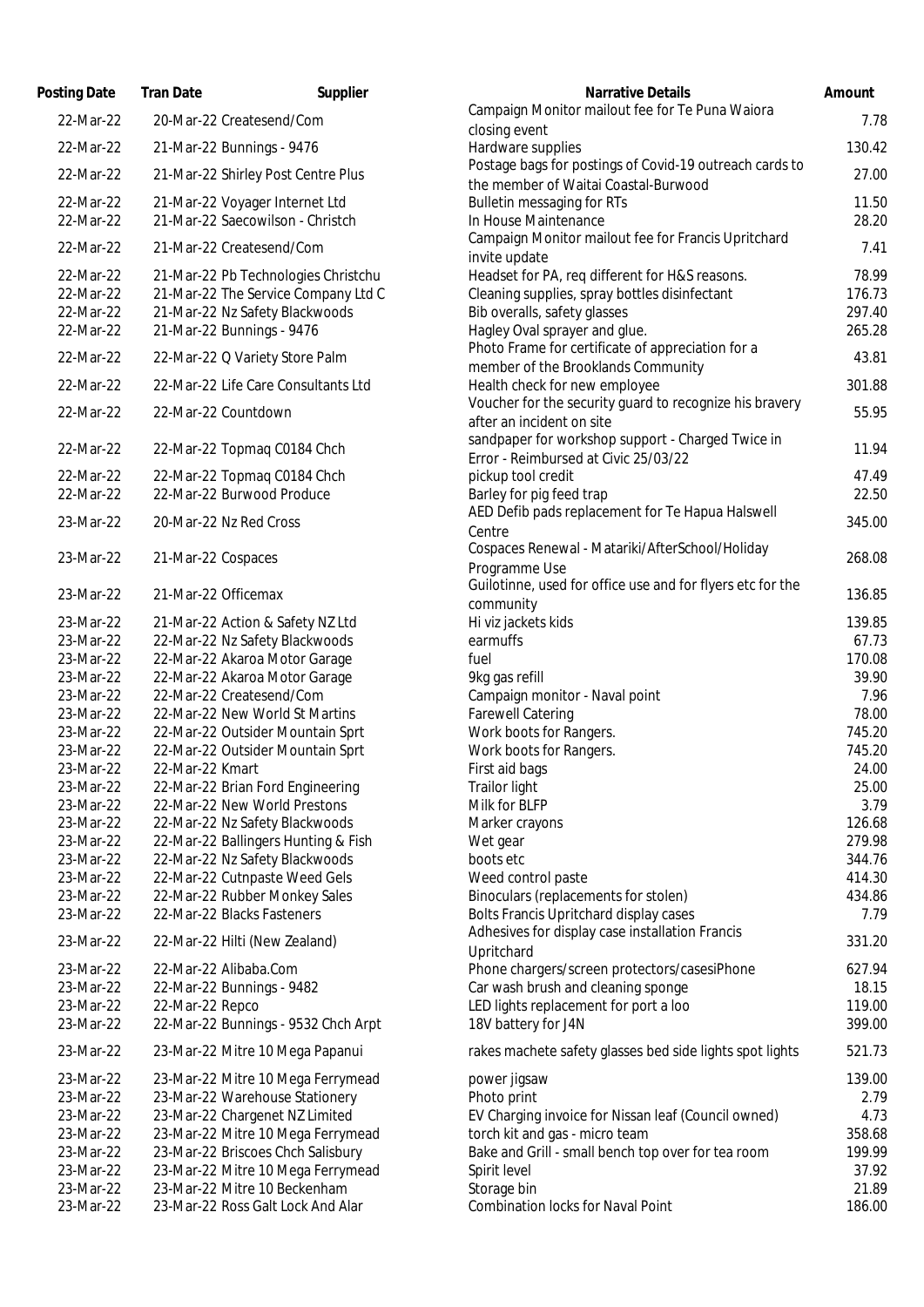| Posting Date | <b>Tran Date</b><br>Supplier        | Narrative Details                                                                             | Amount |
|--------------|-------------------------------------|-----------------------------------------------------------------------------------------------|--------|
| 23-Mar-22    | 23-Mar-22 Mitre 10 Mega Ferrymead   | Tarps and bucket to manage building leaks                                                     | 11.64  |
| 23-Mar-22    | 23-Mar-22 Shooters Supplies         | Ammo for culling geese Bexley                                                                 | 568.98 |
| 23-Mar-22    | 23-Mar-22 Party Warehouse           | Hagley Oval Flooring hire.                                                                    | 940.00 |
| 24-Mar-22    | 22-Mar-22 Createsend/Com            | Campaign Monitor - Banks Peninsula community news                                             | 11.37  |
| 24-Mar-22    | 22-Mar-22 Zoom.Us 888-799-9666      | Monthly fee for the our teams Zoom account.                                                   | 23.11  |
| 24-Mar-22    | 22-Mar-22 Myob New Zealand Lim      | ITDOEU myob mthly                                                                             | 75.90  |
| 24-Mar-22    | 22-Mar-22 Australasian Registrar    | Subscription for Australasian Registrars Committee                                            | 65.06  |
| 24-Mar-22    | 22-Mar-22 Toyscentralecomgbp        | Baby change table                                                                             | 675.95 |
| 24-Mar-22    | 23-Mar-22 Caltex Hornby             | Milk for Hornby staff kitchen.                                                                | 8.90   |
| 24-Mar-22    | 23-Mar-22 Para Rubber Christchur    | Non slip mat for the public foyer of the Hornby Library.                                      | 223.20 |
| 24-Mar-22    | 23-Mar-22 Mr Boats                  | Outboard motor service                                                                        | 576.51 |
| 24-Mar-22    | 23-Mar-22 Soundtrack Your Brand     | Music Licencing                                                                               | 38.71  |
| 24-Mar-22    | 23-Mar-22 Affordablejewellerynz     | South Library Frankenstein Jewelry Holidays                                                   | 16.00  |
| 24-Mar-22    | 23-Mar-22 Akaroa Motor Garage       | fuel                                                                                          | 104.34 |
| 24-Mar-22    | 23-Mar-22 Bunnings - 9476           | Events Equipment/Fans for events and carpet drying                                            | 985.31 |
| 24-Mar-22    | 23-Mar-22 Pay My Park               | Pay My Park - Meeting Civic                                                                   | 21.72  |
| 24-Mar-22    | 23-Mar-22 Stihl Shop Fosters        | Petrol generator repair                                                                       | 352.94 |
| 24-Mar-22    | 23-Mar-22 Look Sharp Papanui        | Certificate Frame                                                                             | 4.00   |
| 24-Mar-22    | 23-Mar-22 Bp 2go Linwood            | Fuel - Mobil Plant                                                                            | 174.14 |
| 24-Mar-22    | 23-Mar-22 Bunnings - 9482           | JFN spare drill, tape measure                                                                 | 430.92 |
| 24-Mar-22    | 23-Mar-22 Freshchoice Parkland      | Milk for staffroom                                                                            | 6.88   |
| 24-Mar-22    | 23-Mar-22 Dominos Estore Christchu  | Staff farewell                                                                                | 63.00  |
| 24-Mar-22    | 24-Mar-22 Halswell Timber           | timber to build box drains                                                                    | 346.75 |
| 24-Mar-22    | 24-Mar-22 New World Durham Street   | Milk for re sale in the shop                                                                  | 15.75  |
| 24-Mar-22    | 24-Mar-22 Mitre 10 Mega Papanui     | tapes                                                                                         | 18.94  |
| 25-Mar-22    | 22-Mar-22 Paypal *michaellett       | Library book                                                                                  | 72.00  |
| 25-Mar-22    | 23-Mar-22 Zoom.Us 888-799-9666      | Zoom Subscription for Climate Resilience Programme                                            | 221.04 |
| 25-Mar-22    | 23-Mar-22 Createsend/Com            | Schools Term 2 lessons e-newsletter web payment.                                              | 23.86  |
| 25-Mar-22    | 23-Mar-22 Myzone                    | Monthly MyZone fees                                                                           | 253.00 |
| 25-Mar-22    | 23-Mar-22 Nz Red Cross              | New battery for AED                                                                           | 634.97 |
| 25-Mar-22    | 24-Mar-22 Bunnings - 9482           | pine mouldings brooms dulux one step led bulds                                                | 299.33 |
| 25-Mar-22    | 24-Mar-22 Bunnings - 9476           | Hardware for hot pools screen install                                                         | 55.17  |
| 25-Mar-22    | 24-Mar-22 Akaroa Motor Garage       | vehicle maintenance products                                                                  | 86.60  |
| 25-Mar-22    | 24-Mar-22 Mitre 10 Mega Ferrymead   | Stakes for community group signs.                                                             | 30.14  |
| 25-Mar-22    | 24-Mar-22 Ccc Art Gallery Car Prk   | Parking whilst in civic                                                                       | 9.00   |
| 25-Mar-22    | 24-Mar-22 Pb Tech Online 09 5269200 | <b>Staff Consumables</b>                                                                      | 78.37  |
| 25-Mar-22    | 24-Mar-22 Nz Safety Blackwoods      | Mobile Office backpack                                                                        | 167.21 |
| 25-Mar-22    | 24-Mar-22 Sp * Theplantproject      | Plants                                                                                        | 310.00 |
| 25-Mar-22    | 24-Mar-22 James Bull & Co           | Extra Keys - 3x for HR Training Room and 10x for<br>ground floor offices                      | 299.00 |
| 25-Mar-22    | 24-Mar-22 Aliexpress                | Embroidery Hoops for the Embroidery Machine -<br>purchased from Ali Express                   | 153.86 |
|              |                                     |                                                                                               |        |
| 25-Mar-22    | 24-Mar-22 Geofabrics NZ Ltd         | Grip tread for laying over timber bridges and walkways                                        | 644.58 |
| 25-Mar-22    | 24-Mar-22 Alice Cinemas             | Hire of 2 DVDs for the public programme - Paddington 2<br>(26 March) and The Square (6 April) | 25.00  |
| 25-Mar-22    | 24-Mar-22 Institute Of Directo      | Institute of Directors Reporting to the Board course 5<br>May 2022                            | 920.00 |
| 25-Mar-22    | 24-Mar-22 Mitre 10 Beckenham        | Glovesx4 impact driver set x 2 gaffa tape                                                     | 86.59  |
| 25-Mar-22    | 24-Mar-22 Omc Power Equipment       | Recoil repair on Stihl 460                                                                    | 125.09 |
| 25-Mar-22    | 24-Mar-22 Omc Power Equipment       | Recoil repair and juey head parts                                                             | 298.62 |
| 25-Mar-22    | 24-Mar-22 Omc Power Equipment       | Juey head assembly and spare parts                                                            | 338.09 |
| 25-Mar-22    | 24-Mar-22 Intelligro                | Potting Mix                                                                                   | 46.13  |
| 25-Mar-22    | 24-Mar-22 Bunnings - 9476           | screws for building box drains                                                                | 28.95  |
| 25-Mar-22    | 24-Mar-22 Bunnings - 9476           | Garden leaf rakes, for Autumn season x 14, perennials                                         | 520.69 |
|              |                                     | for section C                                                                                 |        |
| 25-Mar-22    | 24-Mar-22 Omc Power Equipment       | Parts.                                                                                        | 156.86 |
| 25-Mar-22    | 24-Mar-22 Pb Tech Online 09 5269200 | Case for Tablet                                                                               | 58.94  |